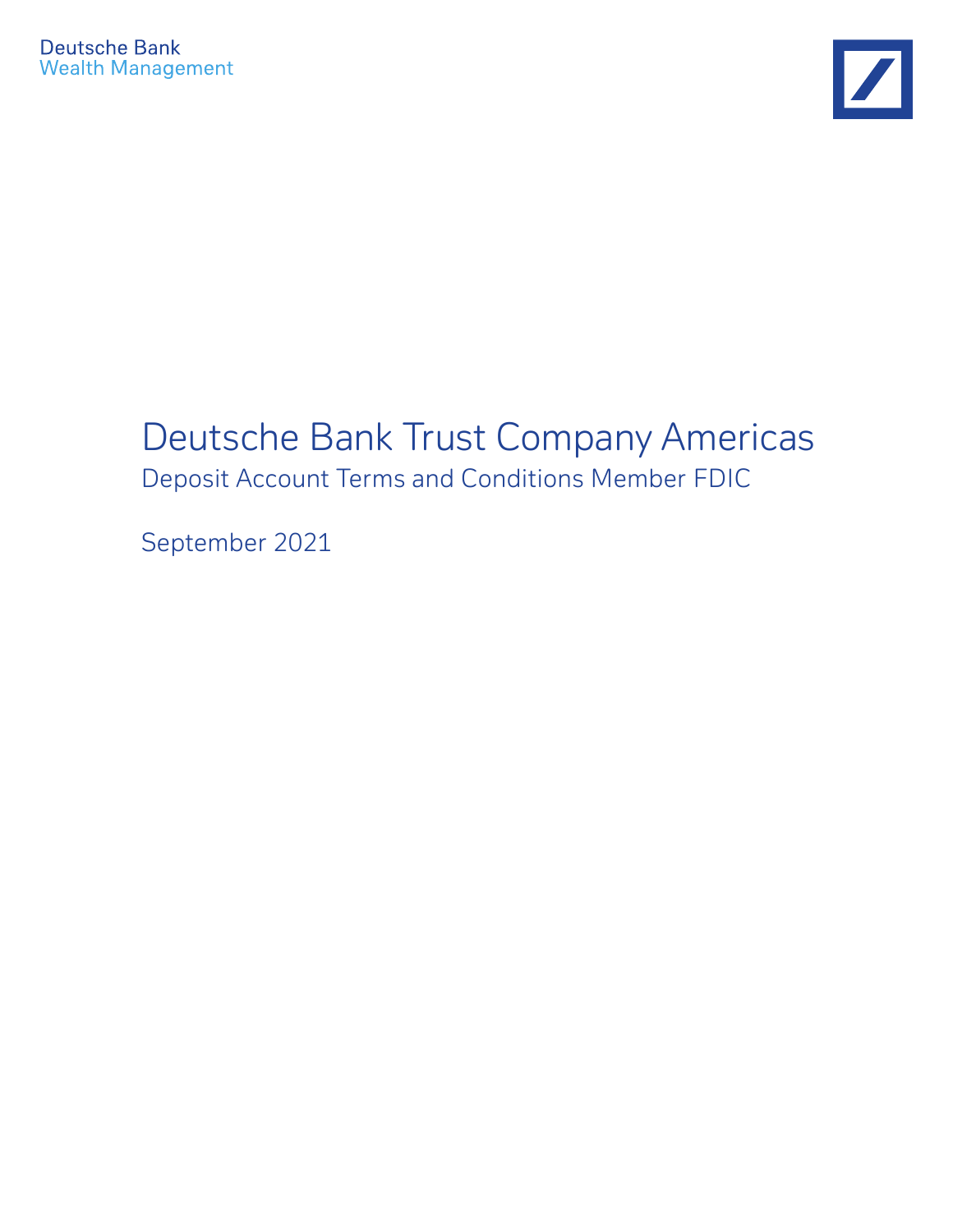# Table of Contents

|    |                                                                                   | Page                                       |
|----|-----------------------------------------------------------------------------------|--------------------------------------------|
| ١. | Agreement                                                                         | 4                                          |
|    | II. Account Opening Information                                                   | $\overline{4}$                             |
|    | III. Privacy                                                                      | $\overline{4}$                             |
|    | IV. Ownership of Account                                                          | $\overline{4}$                             |
|    | 1. Individual Accounts                                                            | $\overline{4}$                             |
|    | 2. Joint Accounts                                                                 |                                            |
|    | a. Joint Account With No Rights of Survivorship (also called "Tenants in Common") |                                            |
|    | b. When Survivorship Rights Apply                                                 |                                            |
|    | 3. Voluntary Trust Accounts aka Payable on Death Accounts                         |                                            |
|    | 4. Uniform Transfers to Minors Act/Uniform Gifts to Minors Act ("UTMA/UGMA")      |                                            |
|    | 5. Powers of Attorney                                                             | 4566667                                    |
|    | 6. Other Fiduciary Accounts                                                       |                                            |
|    | 7. Business and Other Non-personal Accounts                                       |                                            |
| V. | <b>Types of Deposit Accounts</b>                                                  | $\begin{array}{c} 7 \\ 7 \\ 7 \end{array}$ |
|    | 1. Negotiable Order of Withdrawal (NOW) Account<br>a. Interest                    |                                            |
|    | b. Ownership Restrictions                                                         |                                            |
|    | c. Notice of Intent to Withdraw Funds                                             |                                            |
|    | d. Fees                                                                           |                                            |
|    | 2. Money Market Deposit Account                                                   | 888888                                     |
|    | a. Notice of Intent to Withdraw Funds                                             |                                            |
|    | b. Special Provisions Regarding Money Market Deposit Accounts: Conversions/       |                                            |
|    | <b>Transaction Limitations</b>                                                    | 9                                          |
|    | c. Fees                                                                           | $\mathsf 9$                                |
|    | 3. Certificate of Deposit                                                         | $\mathsf 9$                                |
|    | a. Limitations                                                                    |                                            |
|    | b. Monthly Account Statements                                                     | $\frac{9}{9}$                              |
|    | c. Early Withdrawals                                                              | $\mathsf 9$                                |
|    | d. Renewal Policies                                                               | 10                                         |
|    | e. Interest                                                                       | 10                                         |
|    | f. Withdrawal of Interest Prior to Maturity                                       | 10                                         |
|    | g. No Assignment or Transfer                                                      | 10                                         |
|    | 4. Cash Master Service                                                            | 10                                         |
|    | VI. Communications                                                                | 11                                         |
|    | 1. General                                                                        | 11                                         |
|    | 2. Notices                                                                        | 11                                         |
|    | 3. Account Statements                                                             | 11                                         |
|    | VII. Account Charges                                                              | 11                                         |
|    | <b>VIII. Deposits</b>                                                             | 12                                         |
|    | 1. Making Deposits by Wire or ACH                                                 | 12<br>12                                   |
|    | IX. Money Transfers<br>1. Wire Transfers                                          | 12                                         |
|    | 2. Remittance Transfers                                                           | 12                                         |
|    | 3. Originating ACH Transfers                                                      | 12                                         |
|    | 4. Receiving ACH Transfer Instructions                                            | 13                                         |
|    | 5. General Provisions                                                             | 13                                         |
|    | 6. Limitation of Liability and Indemnification                                    | 14                                         |
| Х. | <b>Electronic Funds Transfer Services</b>                                         | 15                                         |
|    | 1. Online/Mobile Banking Services                                                 | 15                                         |
|    | 2. Transfers by Telephone, Facsimile, Email or Other Electronic Means             | 15                                         |
|    | 3. Special Provisions Regarding All Requests for Withdrawals from Your Account    | 15                                         |
|    | 4. Recording Telephone Calls                                                      | 16                                         |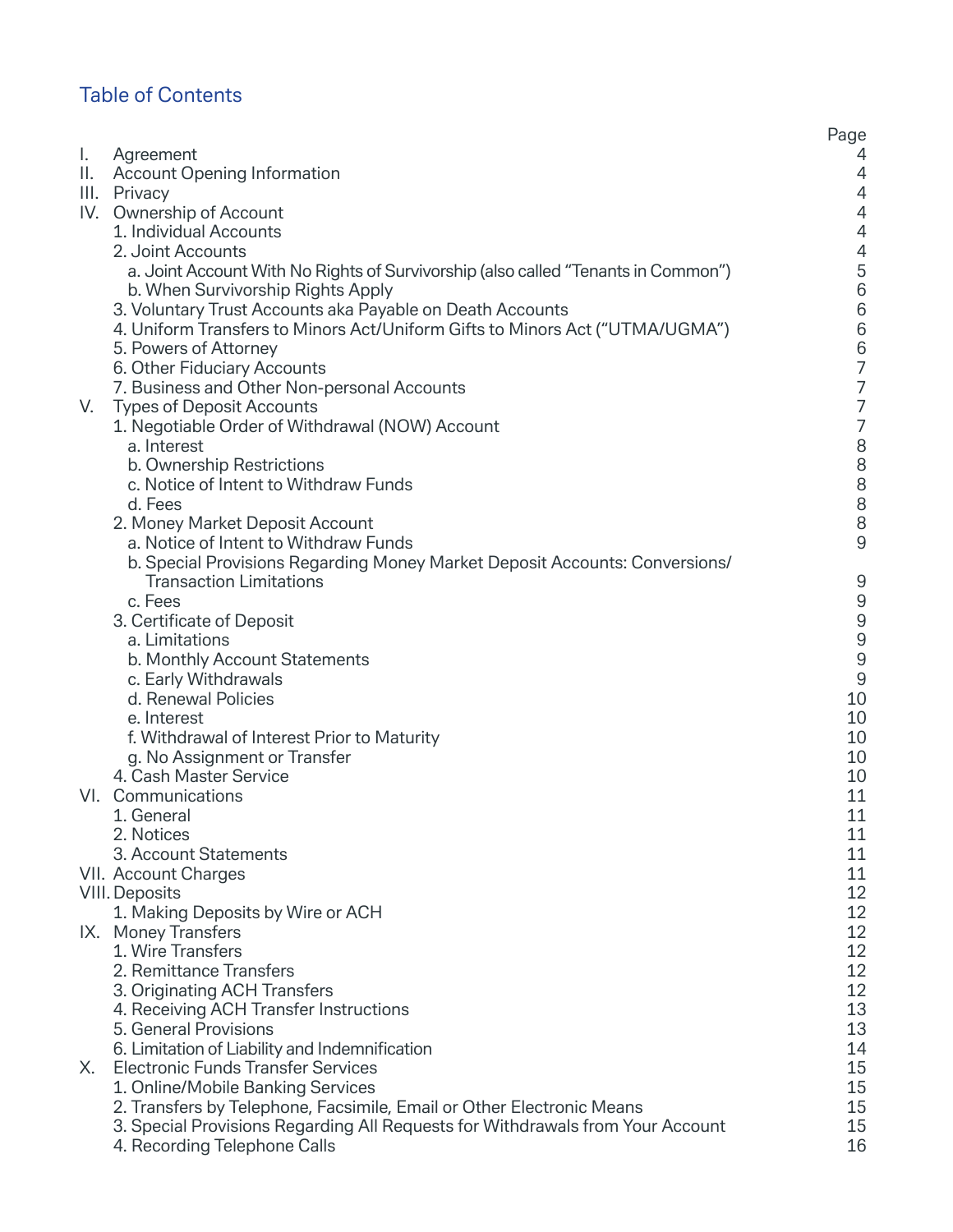| 5. Email Security                                                                           | 16 |
|---------------------------------------------------------------------------------------------|----|
| 6. Special Provisions Regarding Electronic Funds Transfers                                  | 16 |
| a. Electronic Banking Disclosures                                                           | 16 |
| For Consumers and Non-Consumers:                                                            |    |
| a. Business Days                                                                            | 16 |
| b. Right to Stop Payment of Preauthorized Recurring Debits                                  | 16 |
| c. Preauthorized Debits With Varying Amounts                                                | 17 |
| d. Liability for Failure to Stop Payment of Preauthorized Transfer                          | 17 |
| e. Right to Verify Preauthorized Credits                                                    | 17 |
| f. Periodic Account Statements                                                              | 17 |
| g. Disclosure of Financial Institutions' Liability for Failure to Make Electronic Transfers | 17 |
| h. Disclosure of Account Information to Third Parties                                       | 18 |
| i. In Case of Errors or Questions About Your Electronic Transfers                           | 18 |
| XI. Withdrawals                                                                             | 19 |
| 1. Processing and Posting Orders                                                            | 19 |
| 2. When Funds Are Available For Withdrawal                                                  | 19 |
| XII. Lien and Setoff                                                                        | 19 |
| XIII. Miscellaneous provisions                                                              | 20 |
| 1. Closing an Account                                                                       | 20 |
| 2. Amendments to These Terms and Conditions                                                 | 21 |
| 3. Overdrafts                                                                               | 21 |
| 4. Tax Information, Reporting and Withholding                                               | 21 |
| 5. Death or Incompetence                                                                    | 22 |
| 6. Abandoned or Inactive Accounts                                                           | 22 |
| 7. Delay, Waiver and Severability                                                           | 23 |
| 8. Governing Law, Consent to Jurisdiction and Jury Waiver                                   | 23 |
| 9. Special Provision Regarding Subaccounts                                                  | 23 |
| 10. Assignments and Successors                                                              | 24 |
| 11. Fee Schedules                                                                           | 24 |
| XIV. Schedule A—Funds Availability Policy Disclosure                                        | 24 |
| XV. Schedule B—Customer Identification Program Notice                                       | 25 |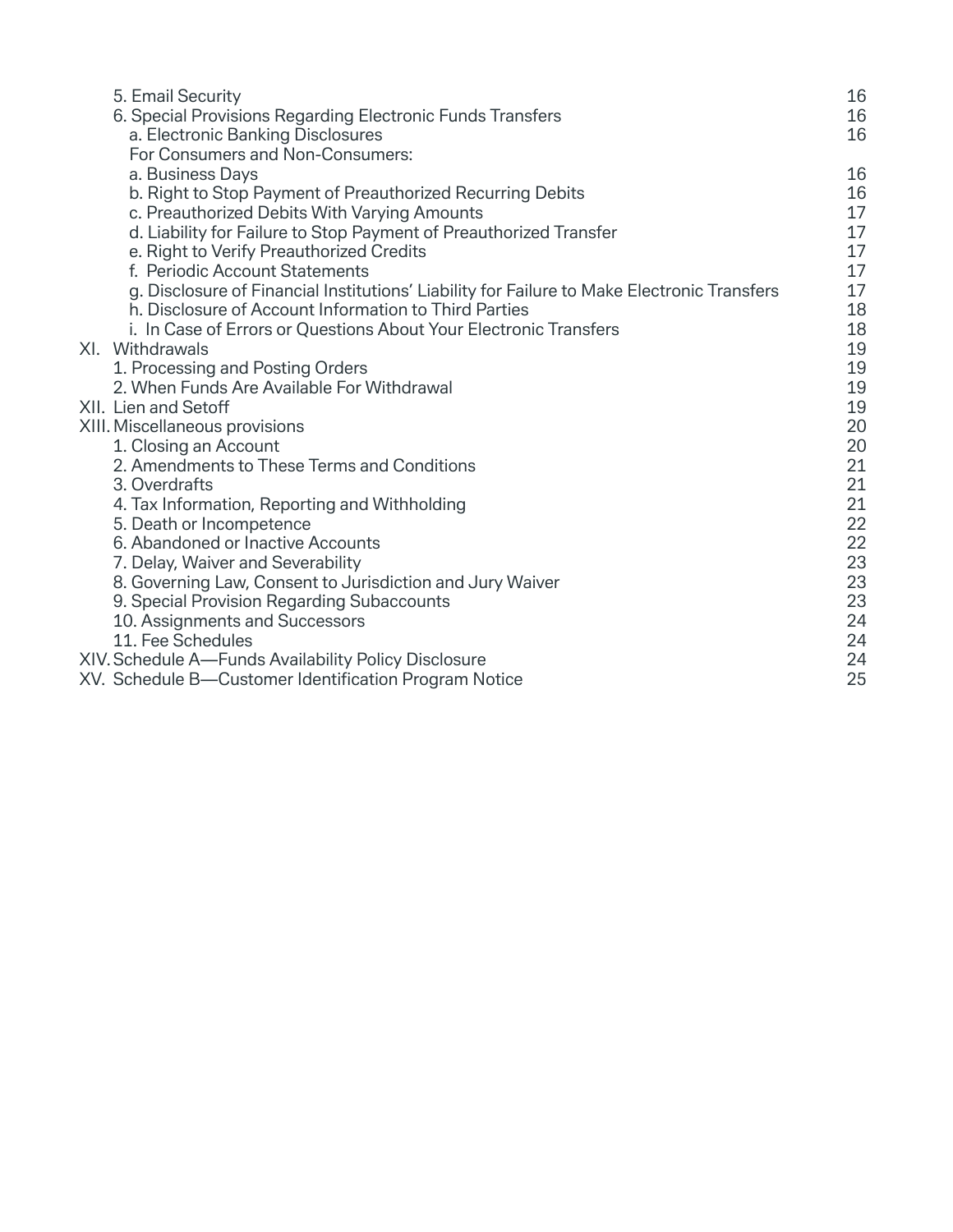# I. Agreement

 You have opened one or more deposit account(s) (each, an "Account" and collectively, the "Accounts"), with Deutsche Bank Trust Company Americas (the "Bank"), as identified in your Deposit Account Opening Application ("Application"), and you agree that your use of the Account shall be governed by: (a) applicable Federal and New York State laws and regulations, (b) usual and customary banking practices, and (c) these Terms and Conditions (hereinafter referred to as the "Terms and Conditions" or the "Agreement"). If more than one person signs the Account application as depositor, the words "you" or "your" shall refer to each such person, and each such person shall be fully bound by these Terms and Conditions.

The following are general terms and conditions pertaining to all deposit Accounts at the Bank.

 Some portions of these terms and conditions apply to consumers. If your Account is a nonconsumer Account, then some portions of these terms and conditions may not apply to you. The consumer related provisions are designated as applicable only to consumers.

# II. Account Opening Information

When you open an Account with the Bank, you provide information about yourself and confirm that it is correct. The Bank may rely on that information until you notify the Bank of a change and the Bank has had a reasonable time to act on the change.

Federal law requires that financial institutions obtain, verify and record information that identifies each customer who opens an Account. In this regard, the Bank will request your name, address, date of birth and your Tax Identification Number (or similar identifying number for non-U.S. persons). The Bank may also ask for one or more forms of photo identification, and in some cases, ask you for additional information.

 If your Account is funded before the Bank is able to verify your information, you may not have access to your funds until your information is verified.

# III. Privacy

 The Bank provides you with a copy of its Privacy Notice which describes the Bank's privacy policy for protecting and securing consumer information. The Bank's Privacy Notice also explains the circumstances when the Bank may disclose consumer information. The Bank will send you copies of its Privacy Notice at intervals required by applicable laws and regulations.

# IV. Ownership of Account

 Note: How you designate the Account ownership may change how your funds are paid out if you die, even if your will states otherwise. Please consult your estate planning advisor or attorney about your choices.

#### 1. Individual Accounts

 The ownership of your Account is in the name of a natural person in his or her individual capacity if it is designated as an Individual Account in the Application.

# 2. Joint Accounts

 Unless you specify otherwise, you authorize Bank to designate a joint account as a "joint account with right of survivorship". You agree that joint Accounts will be carried on the Bank's books in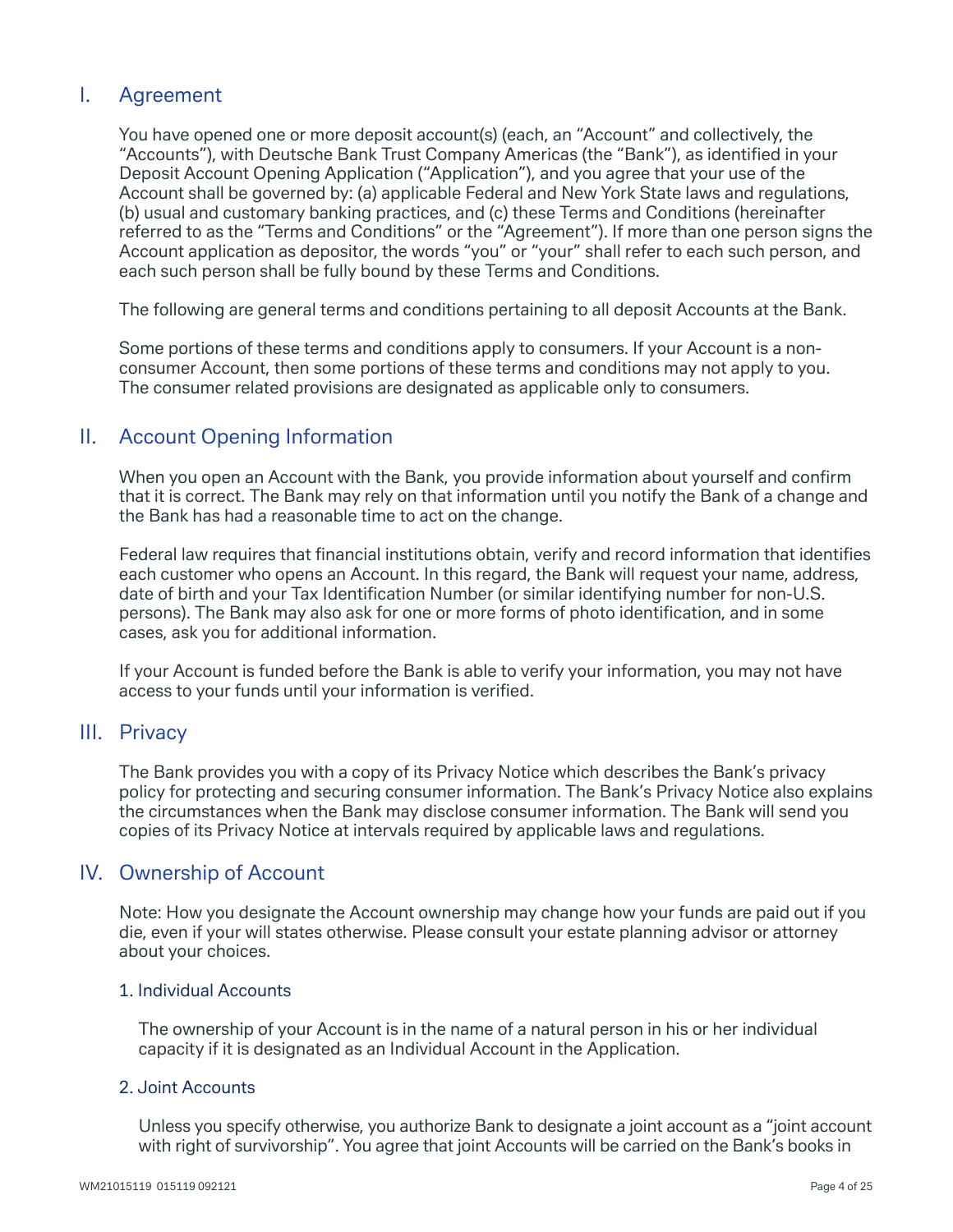the form reflected by the Account name appearing on the Account statement. In the event that the Account is a joint tenancy with right of survivorship or a tenancy by the entireties, the entire interest in the joint Account shall be vested in the survivor or survivors on the same terms and conditions as before the death, and the survivors will indemnify the Bank for any loss incurred through treatment of the Account as provided herein.

 You agree that each party to the joint Account shall have authority to deal with the Bank as if each were the sole Account owner, all without notice to the other Account owner(s). You agree that notice to any Account owner shall be deemed to be notice to all Account owners. Each Account owner shall be jointly and severally liable for this Account. The Bank may follow the instructions of any owner concerning this Account with respect to payments or any other transactions even if such payments or other transactions shall be made to one owner and not to all of the Account owners. This includes any owner's authority to add additional persons as Account owners; to deposit funds and withdraw or transfer funds from the Account; to endorse for deposit to the Account on behalf of any other Account owner an item payable to another owner; to instruct the Bank to stop payment on any item drawn on the Account by any owner; to sign up for, use or cancel online access to the Account; to obtain information about the Account, including transactions conducted by any other owner; to pledge the Account as security for any debts; and to close the Account. The Bank shall be under no obligation to inquire into the purpose of any such actions, demands, instructions or payments and shall not be bound to see to the application or disposition of the monies so delivered or paid to any Account owner. Notwithstanding the foregoing, the Bank may require joint action or written authorization by all Account owners with respect to any matter concerning the Account, including the giving or cancellation of instructions and the withdrawal of monies. In the event the Bank receives conflicting instructions from any Account owner, it may in its sole discretion: (i) follow any such conflicting instructions; (ii) require written or verbal authorization of both, all, or another Account owner before acting on the instructions from any Account owner; (iii) send the assets of the Account to the address of the Account specified in the Bank's records; or (iv) file an interpleader action in an appropriate court to let the court resolve the conflict.

 In the event of the death of any Account owner, the survivor(s) shall immediately give Bank written notice thereof. Bank may, before or after receiving such notice, take such action, require such documents, and/or restrict transactions in the Account as necessary for its protection against any tax, liability, penalty, or loss under any present or future laws or otherwise. Any cost resulting from the death of any owner, or through the exercise by any decedent's estate or representatives of any rights in the Account shall be chargeable against the interest of the survivor(s) as well as against the interest of the estate of the decedent. The estate of the decedent and each survivor shall continue to be jointly and severally liable to Bank for any obligation of the Account or net debit balance or loss in said Account until such time as Bank distributes the assets in accordance with applicable party's instructions.

 THE BANK MAY RELY UPON INSTRUCTIONS REGARDING THE ACCOUNT FROM ONE ACCOUNT OWNER WITHOUT INCURRING ANY LIABILITY TO THE OTHER ACCOUNT OWNER(S). The Bank may be required by service of legal process to remit funds held in the Account to satisfy a judgment entered against, or other valid debt incurred by, any Account owner. EACH ACCOUNT OWNER IS JOINTLY AND SEVERALLY LIABLE TO THE BANK FOR ALL FEES AND CHARGES ASSESSED AGAINST THE ACCOUNT, ALL AMOUNTS OWED TO THE BANK ON THE ACCOUNT SUCH AS FOR OVERDRAFTS, AND ALL COSTS, LOSSES OR LIABILITIES RELATED TO THIS AGREEMENT OR THE ACCOUNT.

#### a. Joint Account With No Rights of Survivorship (also called "Tenants in Common")

 If a joint Account does not have rights of survivorship, and one joint Account owner dies, that owner's interest passes to the Account owner's estate. Either the surviving joint Account owner(s) or the deceased Account owner's estate may withdraw the funds at any time, and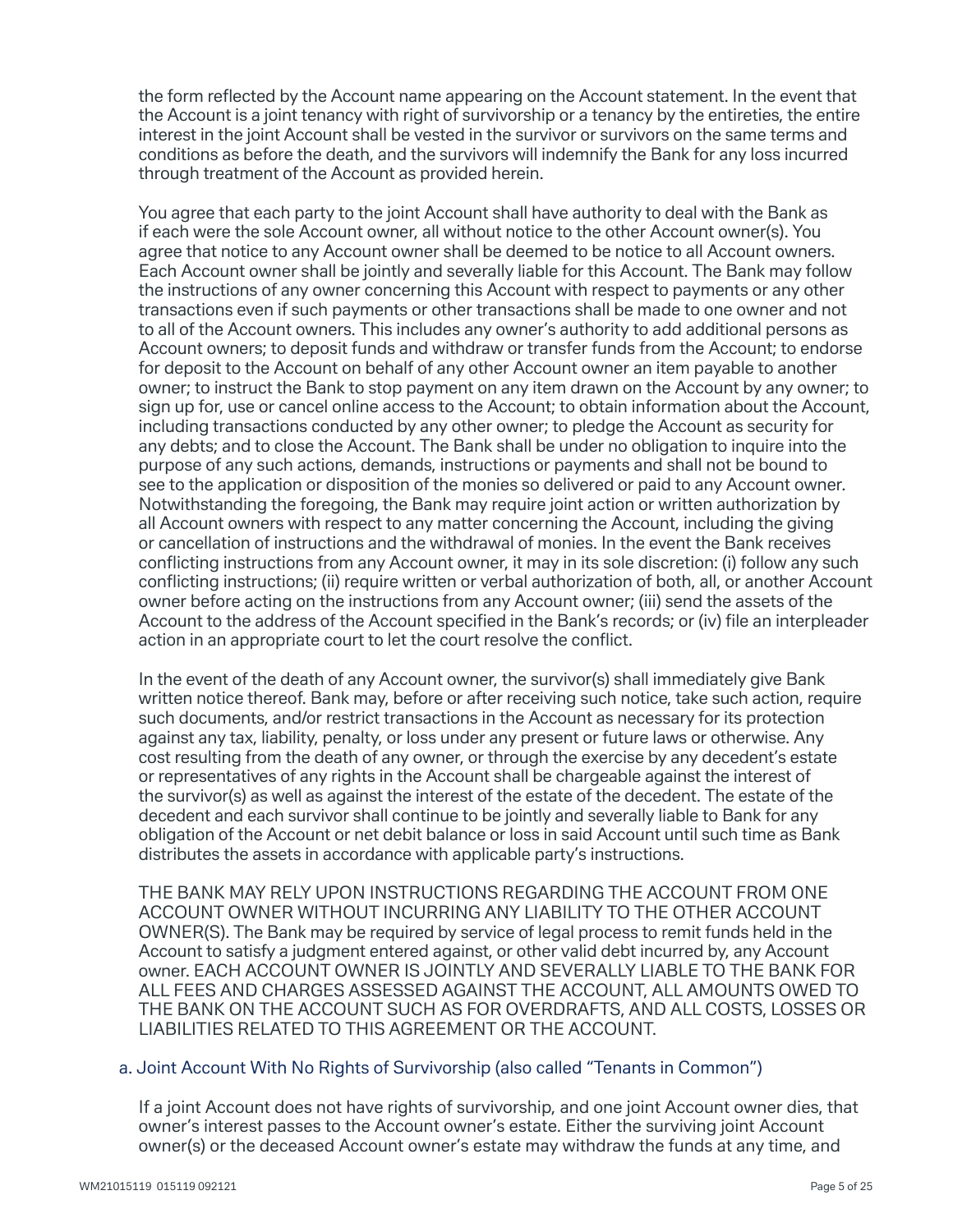the Bank has no responsibility for determining the respective interests of the owners. If an Account is designated "tenants in common" or "JTIC," it does not have rights of survivorship.

### b. When Survivorship Rights Apply

 Except as otherwise stated in this paragraph, a joint Account has rights of survivorships unless you clearly indicate on the signature card and in the Account title that the Account is created without these rights. If a joint Account also contains a "payable on death" or "in trust for" designation, the Account always includes a right of survivorship and is payable to the beneficiary(ies) only upon the death of the last surviving Account owner.

#### 3. Voluntary Trust Accounts aka Payable on Death Accounts

This section refers to an Account which the Application specifies is held by one or more depositors "in trust for" (ITF) one or more beneficiaries. Alternatively, the phrases "as Trustee for" (ATF) or "Payable on Death" (POD) may be used in the Account title. Such an Account cannot be established without a named beneficiary. If you wish to designate an account as POD, please contact the Bank for a copy of the beneficiary designation form.

 If there are multiple Account owners (a joint POD Account), until the death of all Account owners, the Account shall be treated as a joint Account with rights of survivorship as described above. In any event, upon the death of the last remaining Account owner, any balance in the Account not subject to lien and setoff shall be paid directly to the named beneficiary(ies) upon presentation of a certified copy of the death certificate and such other documentation as the Bank shall request from the beneficiary(ies). In the event of multiple beneficiaries, the balance will be divided equally between or among the named beneficiaries. The Bank will not pay a balance in the Account over \$1,000 directly to a minor or minors. The Bank, at its discretion, may pay balances up to \$10,000 to a parent or parents of a minor or minors. Otherwise, the Bank will pay balances only to a court-appointed guardian for the minor or minors.

If the beneficiary(ies) predeceases the last remaining Account owner, the Account shall become an individual Account of the Account owner if he or she is the sole remaining Account owner or a joint Account with rights of survivorship among the Account owners if there are multiple Account owners.

 The Bank shall have no duty to monitor the Account or the status of the account owners or beneficiary(ies).

# 4. Uniform Transfers to Minors Act/Uniform Gifts to Minors Act ("UTMA/UGMA")

 This type of Account is established under a state Uniform Transfers to Minors Act. Please see the UTMA Supplement for additional information on: (i) creating a custodial/UTMA account; (ii) the minor aged beneficiary, the custodian, and successor custodian (if applicable): and (iii) the character of UTMA accounts, including terms for the Bank taking instructions from the Custodian.

The Bank shall have no duty to monitor the Account or the status or age of the custodian or minor.

# 5. Powers of Attorney

 You may provide another person with a power of attorney over your Account(s) with the Bank. However, the form and execution of the power of attorney must be acceptable to the Bank. The Bank may require an affidavit from the person with the power of attorney attesting that such power of attorney is in full force and effect. In addition, you agree that the Bank may refuse to accept an instruction from the person with the power of attorney to add such person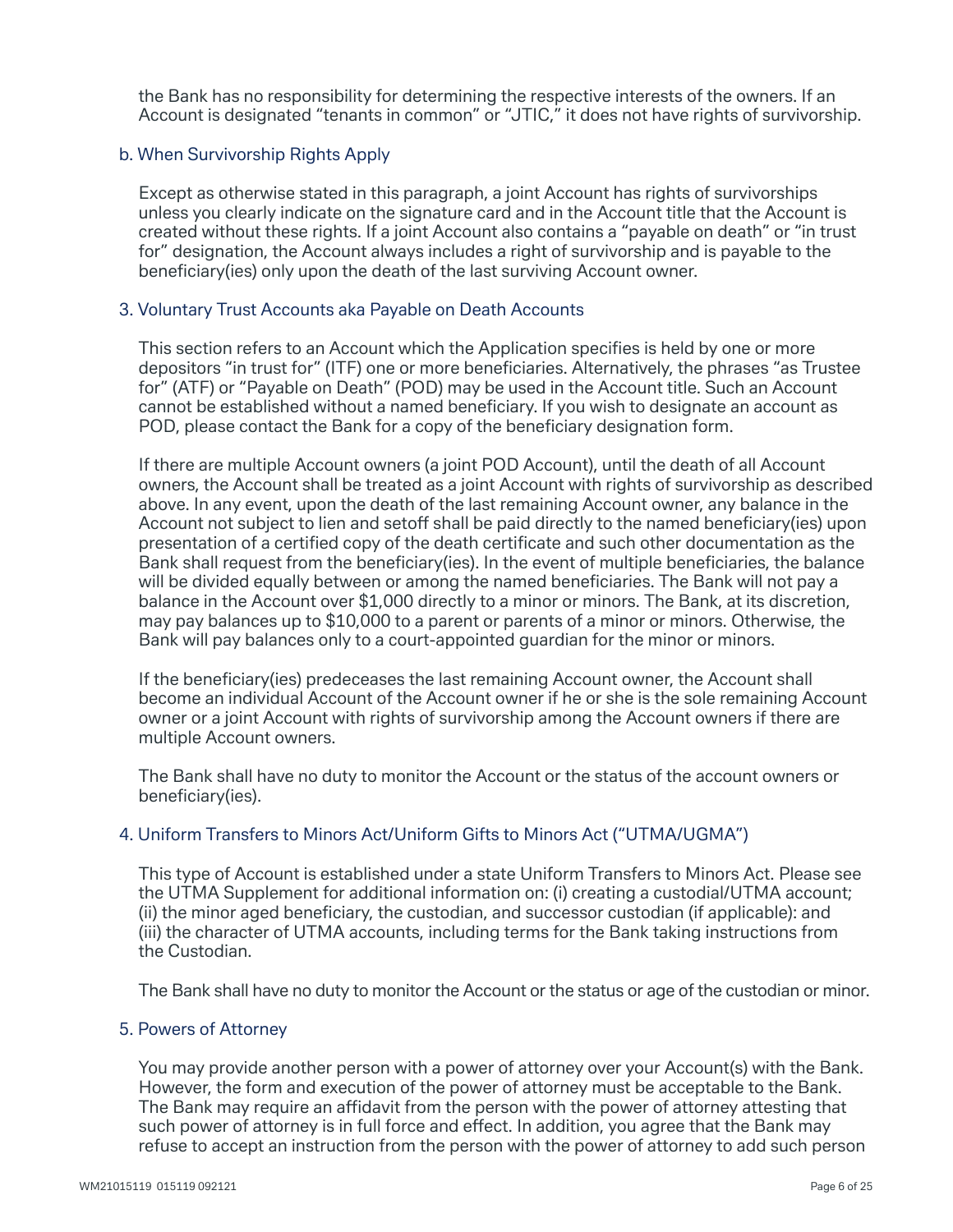as a joint Account holder or beneficiary to your Account(s). The death of the principal renders a power of attorney void.

### 6. Other Fiduciary Accounts

 If you open an estate Account, trust Account, guardianship or conservatorship Account, or other similar type of Account, the Bank reserves the right to require any documents it deems necessary to satisfy the Bank that you are authorized to open and use the Account(s), including withdrawing the funds. The Bank reserves the right to refuse any withdrawal from the Account(s) until it receives all requested documents and has reviewed them to its satisfaction. The Bank has no fiduciary duties to you as the trustee, executor, guardian, or conservator, or to the beneficial owners of the Account(s).

#### 7. Business and Other Non-personal Accounts

 If the owner of the Account is a corporation, unincorporated association, limited liability company, partnership or limited partnership, trust or estate, nonprofit organization or other entity (each being an "Entity"), each person signing the Application or Signature Card represents that:

- The Entity is fully authorized and has the power to establish and maintain the Account and to enter into this Agreement.
- All necessary actions have been taken and approvals have been received in accordance with applicable law and regulation and the organizational documents of the Entity. He or she has the authority to execute all documents relating to the Account in his or her stated capacity and has furnished all documents or other information necessary to demonstrate that authority.
- All information provided in the Application is true and accurate.

The foregoing representations shall continue in effect after the Account is closed. The Bank may require further documentation from you demonstrating the capacity of the Entity and the authority of such signatories to maintain the Account.

 The Bank may rely on the accuracy and completeness of all resolutions, signature cards, or other documents that are delivered to the Bank in connection with the Account.

The Bank may refuse to recognize any resolution affecting the Account that is not on the Bank's form or that appears to be incomplete, inaccurate or improperly executed.

# V. Types of Deposit Accounts

The Bank offers various types of deposit Accounts. These include Demand Deposit Accounts (DDA Accounts), NOW Accounts, Money Market Deposit Accounts, Certificates of Deposit. If interest is payable on the Account, then interest rate information is set forth in the Truthin-Savings Disclosure Rate Information Addendum provided to you. You may contact the Bank at any time for current interest rate information. Debit/ATM Cards are not available on these accounts.

# 1. Negotiable Order of Withdrawal (NOW) Account

 This is a type of DDA Account that bears interest and permits an unlimited number of withdrawals electronic debits during each Account statement period. NOW Accounts have certain restrictions and limitations as described below.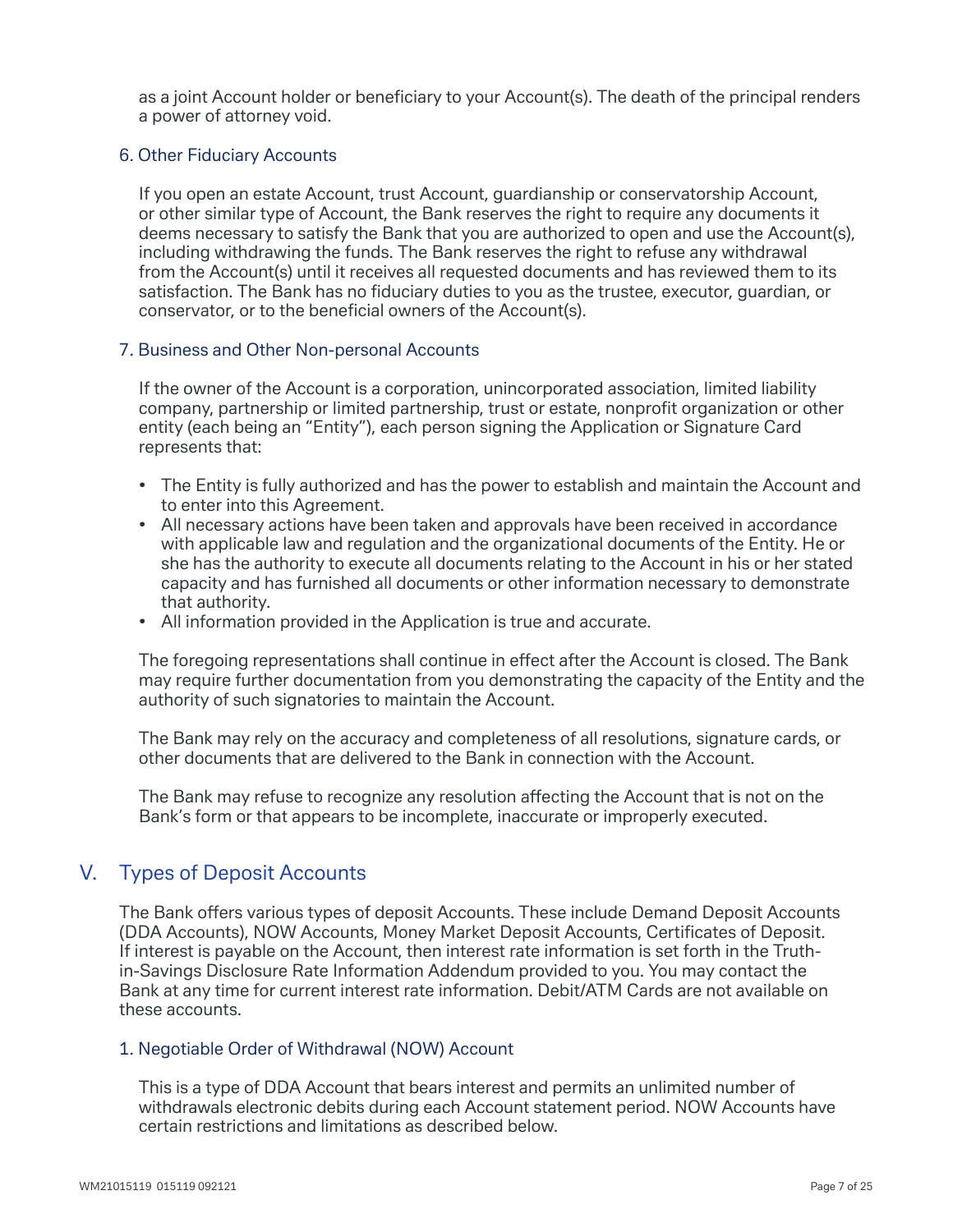#### a. Interest

 The NOW Account allows you to earn a variable rate of interest on funds you keep on deposit. The Bank may change the interest rate, and therefore, the annual percentage yield at any time without prior notice to you. The rate of interest the Bank pays on this Account will depend on the amount of the end-of-day collected balance in your NOW Account.

 The Bank uses the daily balance method to calculate the interest on a NOW Account. This method applies a daily periodic rate (calculated on a 365/366 day year) to the principal balance in the NOW Account. Interest will be compounded and credited to the Account on a monthly basis. Interest begins to accrue on the business day the deposit is received and credited to the NOW Account. If a NOW Account is closed before accrued interest is credited to the Account, you will receive such accrued interest.

#### b. Ownership Restrictions

 The NOW Account permits an unlimited number of withdrawals by, electronic debits each Account statement period. However, Regulation D of the Federal Reserve Board generally restricts the eligibility for NOW Accounts to individuals (including sole proprietors), certain nonprofit organizations, state or local governmental entities or where the entire beneficial interest in the monies in the Account is held by one or more individuals. The Bank may close or convert an Account to a non-interest-bearing Demand Deposit Account if it believes that the Account holder is not eligible to maintain a NOW Account.

#### c. Notice of Intent to Withdraw Funds

 In accordance with Regulation D of the Federal Reserve Board, the Bank reserves the right to require seven days' written notice from you of your intent to withdraw any funds from a NOW Account.

 Payment by the Bank without requiring seven days' written notice will not constitute a waiver of the Bank's right to require the notice.

#### d. Fees

See Fee Schedule for fees applicable to NOW Accounts.

#### 2. Money Market Deposit Account

This is a variable rate interest-bearing Account.

#### **Interest**

 A Money Market Deposit Account earns a variable rate of interest on funds you keep on deposit. The Bank may change the interest rate, and therefore, the annual percentage yield at any time without prior notice to you. The rate of interest the Bank pays on this Account may depend on the amount of the end-of-day collected balance in your Money Market Deposit Account.

 The Bank uses the daily balance method to calculate the interest on a Money Market Deposit Account. This method applies a daily periodic rate (calculated on a 365/366 day year) to the principal balance in the Money Market Deposit Account. Interest will be compounded and credited to a Money Market Deposit Account on a monthly basis. Interest begins to accrue on the business day the deposit is received and credited to the Money Market Deposit Account. If a Money Market Deposit Account is closed before accrued interest is credited to the Money Market Deposit Account, you will receive such accrued interest.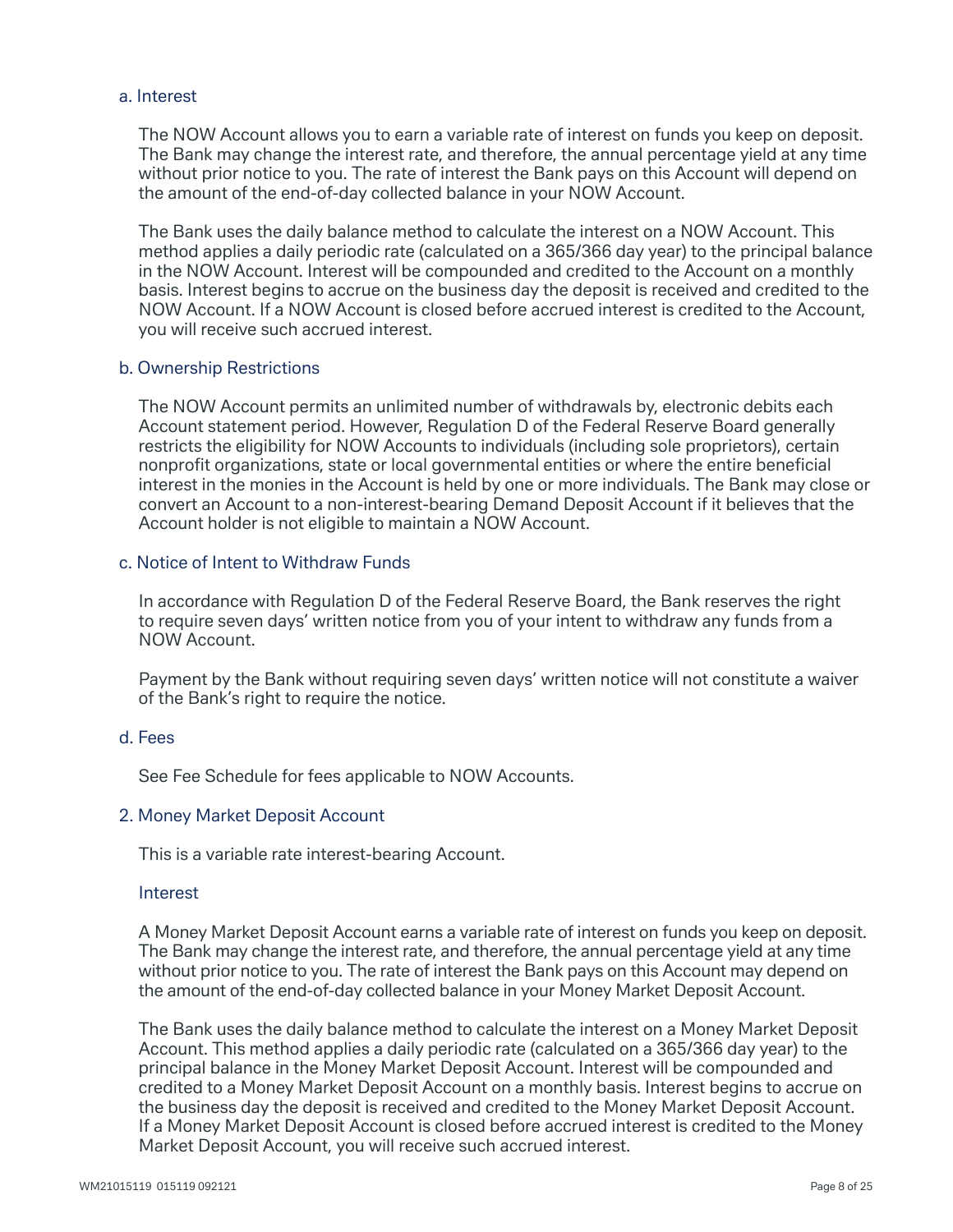#### a. Notice of Intent to Withdraw Funds

 In accordance with Regulation D of the Federal Reserve Board, the Bank reserves the right to require seven days' written notice from you of your intent to withdraw any funds from a Money Market Deposit Account.

 Payment by the Bank without requiring seven days' written notice will not constitute a waiver of the Bank's right to require the notice.

## b. Special Provisions Regarding Money Market Deposit Accounts: Conversions/ Transaction Limitations

 The Bank reserves the right to close, revoke privileges, or convert your Money Market Deposit Account to another Account type if you frequently overdraw your Account, exceed periodic withdrawal limits, use a personal Account for business purposes, or for any other reason the Bank considers appropriate.

#### c. Fees

See Fee Schedule for fees applicable to Money Market Deposit Accounts.

#### 3. Certificates of Deposit

A Certificate of Deposit (CD) provides a fixed interest rate on funds you agree to leave on deposit for a specific period of time, i.e., the term of the CD. The interest rate is set at the time you make the deposit. You may choose a term from among those offered at the time you open or renew your CD. For any particular term the Bank may offer higher interest rates for larger deposit amounts. The Bank may change the rates and terms that it offers on the CD at any time without notice. Please note that the CD is issued in book-entry form and not issued in physical certificate form.

#### a. Limitations

 The minimum deposit amount to open a CD is \$100,000. After the CD is opened, you may not make additional deposits into the CD until its maturity date.

#### b. Monthly Account Statements

A monthly Account statement will be issued for your CD.

#### c. Early Withdrawals

 No early withdrawals will be available, but may be permitted by the Bank in its sole discretion. In the event you wish to make an early withdrawal of your CD, and such withdrawal is permitted by us, we will impose a penalty.

The Bank will impose a penalty if you withdraw the deposited funds within the first six days after opening and funding the CD in accordance with Regulation D of the Federal Reserve Board. The penalty will equal seven days simple interest on the amount withdrawn. After the initial six day period, the Bank will impose a penalty if you withdraw the deposited funds before the maturity date. The penalty will equal 30 days of simple interest on the principal amount of the CD if the CD has a maturity of one year or less, or all interest if the CD has a maturity of less than one month. If the CD has a maturity greater than one year, the penalty will equal three months simple interest on the principal balance of the CD. No partial withdrawals of the CD are permitted.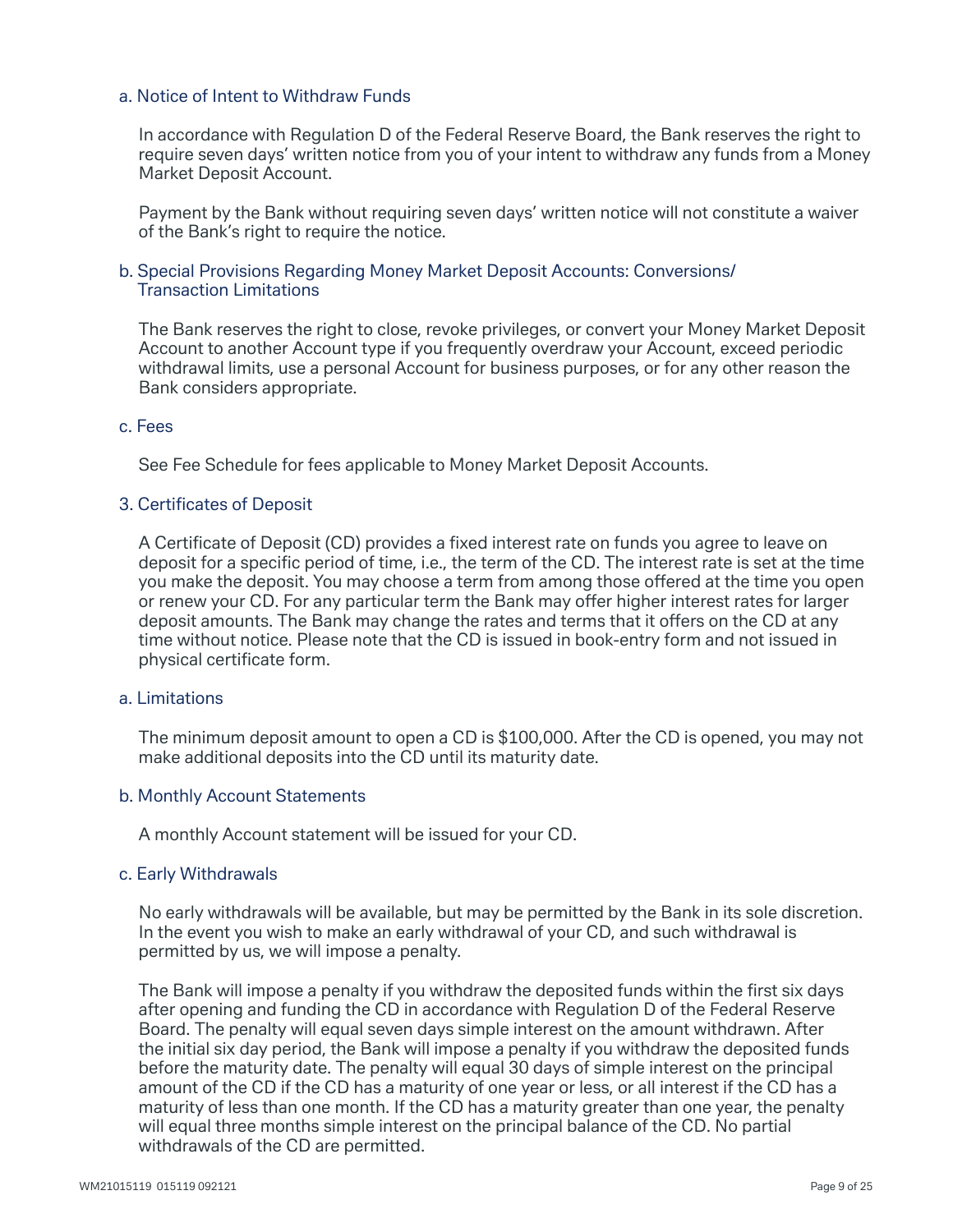Notwithstanding the foregoing, no penalty will be charged for early withdrawal upon the death or loss of legal competency of any individual who is the holder of the CD; however, written verification acceptable to the Bank may be required in such an event.

#### d. Renewal Policies

 Unless the Bank is otherwise advised, the principal and accrued interest on the matured CD will automatically renew at maturity into the same type of CD with the same term as the maturing CD and prevailing interest rate for similar amounts on deposit on the date of renewal. There is a seven-calendar day grace period after the automatic renewal of a CD with a term of 30 days or more during which you may withdraw funds without penalty. However, if the term of the CD is for less than 30 days, the grace period is three calendar days. If you do not renew the CD, interest during the grace period after the maturity date, may be paid at the Bank's discretion. The proceeds of a matured CD shall transfer to a deposit account at DB at the Bank's discretion, if the Bank has been instructed not to renew and no instructions for disposition of the proceeds has been received by the Bank.

#### e. Interest

 The Bank uses the daily balance method to calculate the interest on the CD. This method applies a daily periodic rate (calculated on a 365/366 day year) to the principal in the CD. For CDs with terms of one year or less, interest will be credited to the CD at maturity. For CDs with original maturities of more than one year, interest earned will be credited to the CD each year on the anniversary of the Purchase Date and at maturity.

#### f. Withdrawal of Interest Prior to Maturity

 The annual percentage yield on a CD assumes that interest will remain on deposit until maturity. A withdrawal of interest prior to maturity will reduce the annual percentage yield earned on the CD.

#### g. No Assignment or Transfer

A CD is recorded on the records of the Bank and is not issued in a physical certificate form. A CD is not assignable or transferable.

#### 4. Cash Master Service

 A Cash Master Sweep Account is comprised of both a DDA Account and a Money Market Deposit Account. All of the terms and conditions (including any limitations) for these Accounts shall be as set forth respectively in the sections of this document entitled "Demand Deposit Account" and "Money Market Deposit Account." Additionally, the DDA Account will have a "target amount" and a "trigger amount" as determined by you and the Bank. If the balance in the DDA Account exceeds the target amount, then all amounts in excess of the target amount shall be automatically transferred into the Money Market Deposit Account. If the balance in the DDA Account ever falls below the trigger amount, then funds will automatically be transferred from the Money Market Deposit Account into the DDA Account in an amount sufficient to bring the balance in the DDA Account to an amount equal to the target amount. In accordance with Regulation D of the Federal Reserve Board, the Bank reserves the right to require seven days' written notice from you of your intent to withdraw any funds from a Money Market Deposit Account.

 Payment by the Bank without requiring seven days' written notice will not constitute a waiver of the Bank's right to require the notice.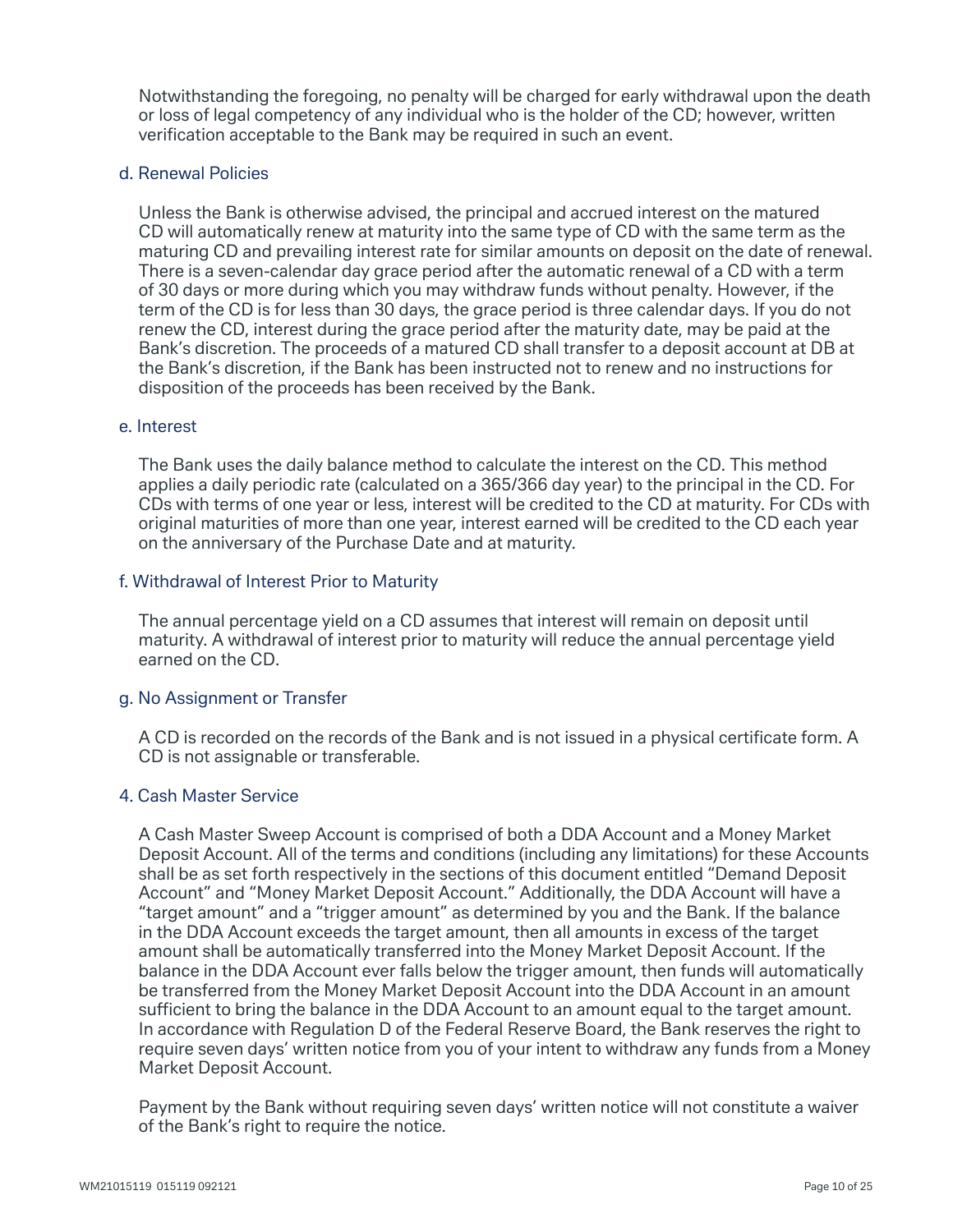# VI. Communications

# 1. General

The Bank may:

- Provide communications in English.
- Send communications to one Account owner at the address of record for the Account. Such communications shall be deemed sent to all Account owners.
- Send communications to you by mail at the street address that the Bank has for you in its records. YOU AGREE TO NOTIFY THE BANK IF YOU CHANGE YOUR STREET ADDRESS.
- Destroy communications that are returned as undeliverable.
- Stop sending Account statements and other communications to you if three consecutive mailings to your street address in the Bank's records are returned as undeliverable.

 The Bank is not responsible for communications or other accompanying items, lost while not in our possession.

# 2. Notices

Notices informing you of changes affecting your rights and obligations generally will be mailed to you. In some cases, the Bank may post a notice in its banking offices or on its website. The notice may at the Bank's discretion be in the form of a message on, or an insert to, your Account statement. You are responsible for reading all communications from the Bank.

# 3. Account Statements

 The Bank will provide you with an Account statement monthly. You may generally obtain an additional copy of your Account statement for a fee. Please refer to fee schedule for information on fees for additional Account statements. Except as set forth in the section entitled "Money Transfers", each Account statement will be presumed true and correct unless you notify the Bank within 30 CALENDAR DAYS after the Account statement is mailed or made available to you or within 14 CALENDAR DAYS if an irregularity relates to your unauthorized signature on, or alteration of, an item. You agree to provide the Bank with all information necessary for the Bank to investigate any alleged errors or unauthorized items. Please refer to the section entitled "Electronic Funds Transfers" for information on the applicable time periods for reporting errors or unauthorized items in connection with electronic fund transfers. Account statement periods generally vary from 28 to 33 calendar days and may end on different days during the month.

# VII. Account Charges

 You authorize the Bank to debit the Account for any applicable service charges, fees and penalties then in effect in accordance with the fee schedule included herein, as may be amended from time to time without prior notice (the "Account Charges"). If there are insufficient funds in your Account to satisfy your obligation for Account Charges, the Bank may (but is not obligated to) deduct without prior notice the amounts you owe from any other Account of yours at the Bank, including, but not limited to, a custody account, trust account and/or an investment advisory account. In the alternative, the Bank may overdraw your Account, in which case you agree to pay fees as specified in the fee schedule.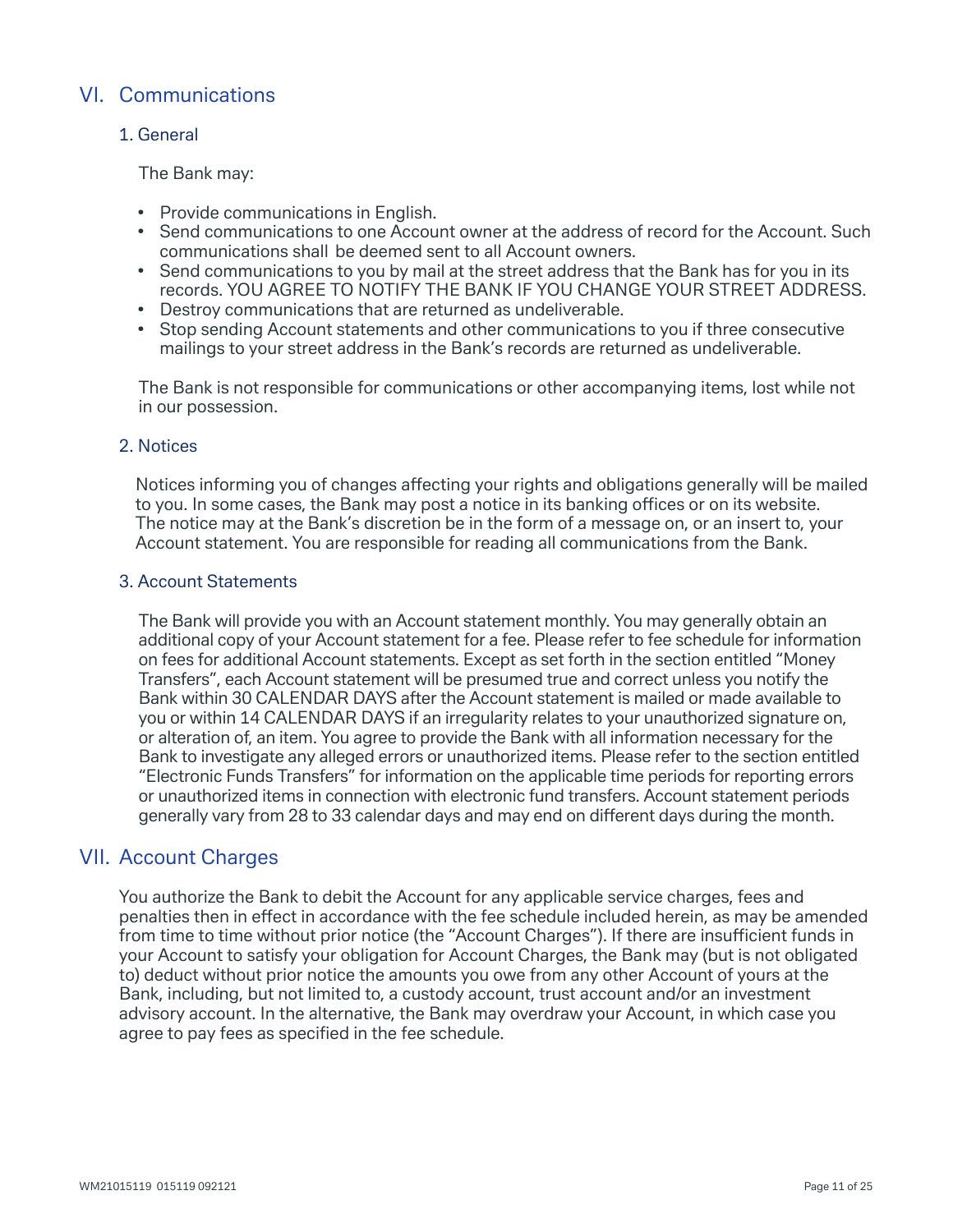# VIII.Deposits

## 1. Making Deposits by Wire or ACH

 Deposits to the Account may be made at any time by wire or electronically. However, the Bank reserves the right to impose a processing charge. See fee schedule for fees applicable to deposits.

# IX. Money Transfers

 The following provisions apply to money transfers, i.e., wire transfers and ACH transfers. To the extent such transfers apply to Accounts established by consumers primarily for personal, family or household purposes, such transfers will also be covered by Section of this Agreement (Electronic Funds Transfer Services). In the event the provisions of this Section IX conflict with the applicable provisions of Section Electronic Funds Transfer Services, the provisions of Section Electronic Funds Transfer Services will control.

### 1. Wire Transfers

 This paragraph applies to wire transfers and not to transfers made via ACH, which are covered separately. You may request a wire transfer only if you have available funds in your Account sufficient to cover the wire transfer. By providing such a request to the Bank, you authorize the Bank to initiate a wire transfer on your behalf. Notwithstanding any routing indicated in your instructions, the Bank may select any intermediary bank, funds transfer system or means of transmittal to send your transfer instructions. When you send or receive a wire transfer, the Bank, or other financial institution involved, may use Fedwire, and to the extent that the wire transfer is effected through Fedwire, your rights and obligations will be governed by Regulation J of the Federal Reserve Board. The cutoff time for wire transfer requests is 4:00 p.m. ET. The Bank may treat a wire transfer request received after such cutoff time as received the following business day.

# 2. Remittance Transfers

 The term "Remittance Transfer" as used in this Agreement shall have the meaning set forth in Regulation E. Generally, a Remittance Transfer is an international electronic transfer of funds from a U.S. consumer to a designated consumer or business abroad. A Remittance Transfer is subject to applicable provisions of Regulation E, Section Electronic Funds Transfer Services of this Agreement, and the terms of this Section IX of this Agreement applicable to wire transfers generally to the extent not inconsistent with Regulation E.

 With respect to a Remittance Transfer that is not otherwise subject to Uniform Commercial Code (UCC) Article 4A, you agree that as between you, the Bank and all persons interested in the Remittance Transfer, the Remittance Transfer also shall be subject to the terms of UCC Article 4A, as adopted in the State of New York, to the extent that the application of UCC Article 4A is not inconsistent with Regulation E.

# 3. Originating ACH Transfers

You may transfer funds from your Account to an account at another financial institution using the Automated Clearing House (ACH) system. The Bank may send these ACH transfers to any ACH processor selected by the Bank or directly to another financial institution. You agree to comply with the Operating Rules of the National Automated Clearing House Association (NACHA) and any local ACH operating rules then in effect for all ACH transfers. You acknowledge that ACH transfers may not be initiated if it were to violate the laws of the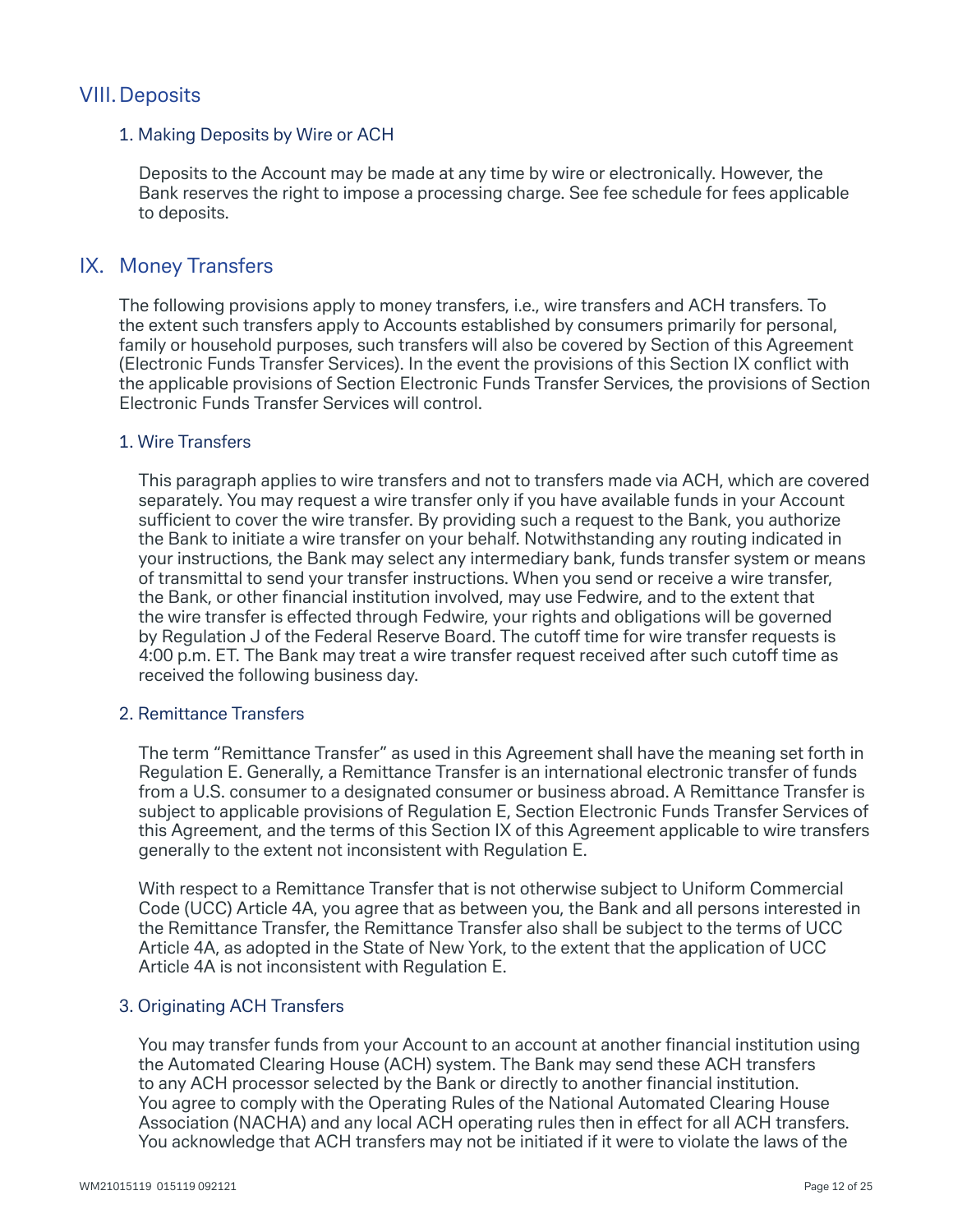United States or other applicable law. Each time you initiate an ACH transfer, you warrant that you have obtained appropriate authorizations from any persons to whom you are sending the transfer, and the ACH transfer conforms to the authorization and complies with the NACHA Rules. You make the same warranties to the Bank as it makes under the NACHA Rules.

A request for an ACH transfer from your Account that you submit before the cutoff time on a business day normally is processed at the end of that day and results in the transfer of funds on the next business day. Transfer requests that you submit after the cutoff time are processed the following business day and normally result in movement of funds on the second business day. All ACH transfer requests must be submitted to the Bank by the cutoff time of 3:00 p.m. ET in order for the Bank to process the transfer request the same day. The time as recorded on the Bank's computer is the "time of record" for each transfer request.

You must initiate your transfer request by the cutoff time at least one business day in advance of the transfer date, and you must have available funds on deposit in your Account at least one business day in advance of the transfer date. The Bank will debit your Account on the business day before the transfer date. The receiving financial institution will normally credit the receiving account on the transfer date. However, the Bank cannot guarantee the date that another financial institution will credit the receiving account.

### 4. Receiving ACH Transfer Instructions

 From time to time, originators that you authorize may send us instructions to pay funds to or from your Account via an ACH credit or debit. Each such ACH transaction is subject to the Operating Rules of the National Automated Clearing House Association (NACHA) and any local ACH operating rules then in effect. The Bank may rely on the representations and warranties contained in these operating rules and either credit or debit your Account, as instructed by the originator of the ACH transaction. Under the current ACH rules, transfers sent through an ACH system are provisional and may be revoked prior to final settlement. If an ACH credit to your Account is revoked before final settlement, and the Bank does not receive final settlement, it may charge your Account for any amount credited. In such case, the Bank may not provide you with a separate notice, but will indicate any such charges on your next periodic Account statement.

 Similarly, the Bank will generally not send a separate notice of each completed ACH transaction. ACH transactions will, however, be listed on your periodic Account statement. If you are expecting a money transfer and want to find out if it has been credited or debited to your Account, you may call your Private Banker or review your Account online if you have online banking. For clients who are consumers, Section of this Agreement (Electronic Funds Transfer Services) shall also apply to the transfer of funds into your Account by means of the ACH system.

# 5. General Provisions

 The following provisions apply generally to all money transfers by wire transfers, ACH transfers and Remittance Transfers to the extent not inconsistent with Section of this Agreement (Electronic Fund Transfer Services), Regulation E, or the Regulation E provisions applicable to Remittance Transfers. All money transfers you send or receive through the Bank must be denominated in U.S. dollars. Your Account may be charged a fee for sending or receiving a money transfer which may be deducted from your Account or from the amount of the transfer. Please refer to attached fee schedule for the Bank's fees.

 Except for preauthorized transfers and Remittance Transfers, you have no right to amend or cancel a transfer request after the Bank receives it. If you ask to do this, the Bank may (but is not obligated to) make a reasonable effort to act on your request. However, the Bank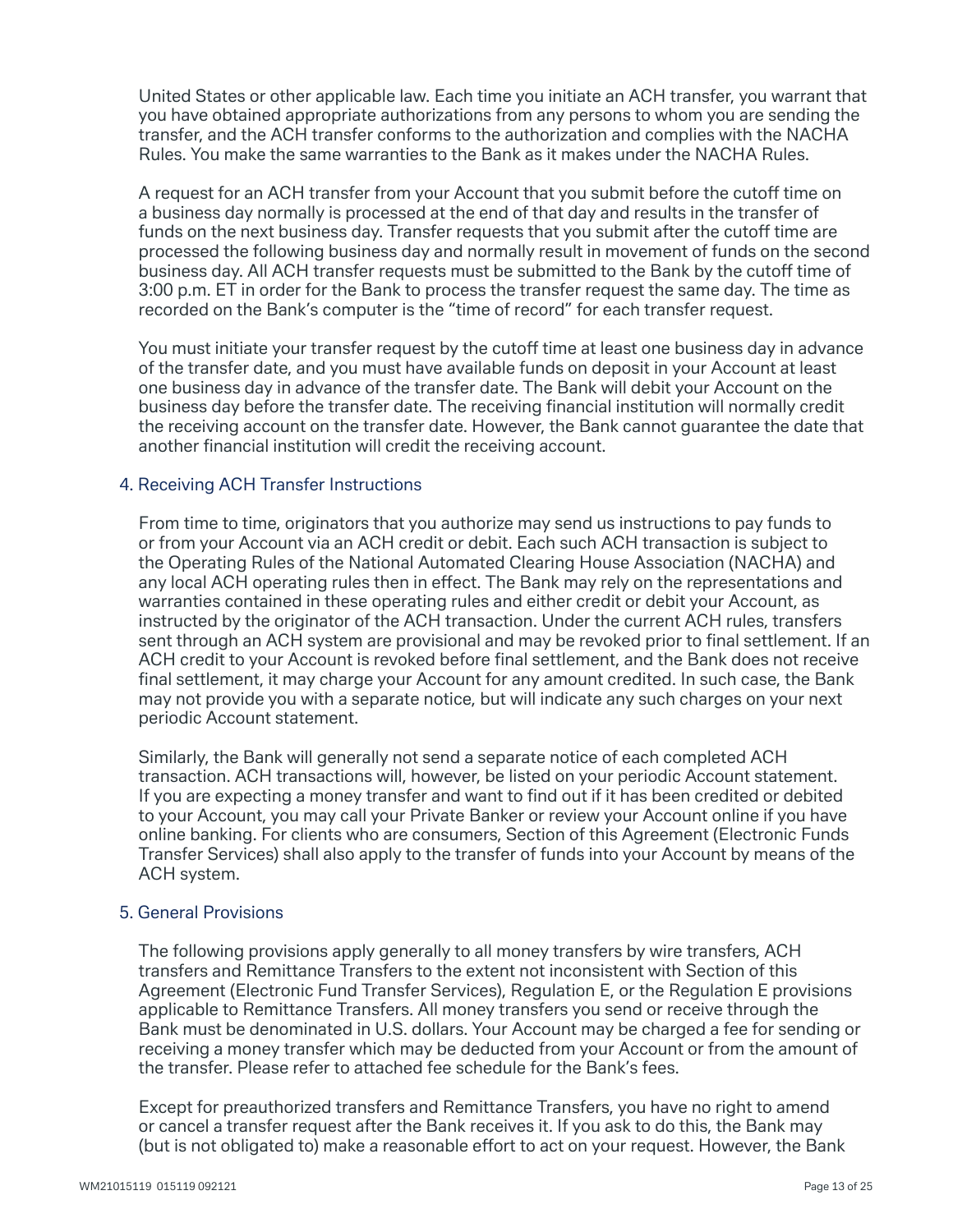shall not be liable if a transfer request is not amended or canceled. Moreover, you agree to reimburse the Bank for any costs, losses or damages that it incurs in connection with your request to amend or cancel a transfer request. You may cancel a Remittance Transfer for a refund within 30 minutes of your payment authorization, unless the funds have been picked up or deposited. However, if the Remittance Transfer is scheduled to be made three or more business days after your payment authorization, you may cancel for a refund only if we receive the cancellation request at least three business days before the transfer date.

A beneficiary's financial institution, including the Bank, may rely solely on the account number or other identifying number when making payment to a beneficiary even if the name on the transfer instruction is inconsistent with the name on the account. Similarly, the Bank, or any intermediary bank, may send payment instructions to an intermediary bank or the beneficiary's financial institution based solely on the financial institution's identifying number, even if you provide a different financial institution name. Neither the Bank nor any other financial institution shall have any duty to determine whether a transfer instruction contains an inconsistent name and number. For Remittance Transfers, in the event you provide an incorrect account number or a beneficiary's financial institution identifier which resulted in the deposit of the Remittance Transfer in an account other than that of the designated beneficiary, you could lose the transfer amount.

 The Bank may reject any transfer request in its sole discretion. Any notice of rejection (whether given orally, electronically or in writing) shall be effective when given, and the Bank shall not be liable for such rejection, nor obligated to pay interest or compensation for any period before you receive the notice of rejection. Whenever you request a money transfer, the Bank may use a security procedure to verify your identity.

 The Bank will list money transfers in your Account on your periodic Account statement. If you think a money transfer shown on your Account statement or other notice is incorrect, you must send the Bank written notice, including a statement of relevant facts, no later than 60 CALENDAR DAYS (or one year if the transfer is a wire transfer), after the Bank sends or makes available to you the FIRST notice or Account statement on which the error appears. If you fail to provide such notice within the 60 CALENDAR DAY period, you agree that the Account statement activity and your Account balance are correct for all purposes with respect to these transfers and waive all claims against us to recover any losses resulting from said unauthorized or erroneous transfer. You have a right to dispute errors regarding a Remittance Transfer within 180 days after the disclosed availability date of the funds.

 If the Bank becomes obligated to pay for loss of interest that results from its error or delay regarding a payment order, the Bank will pay such compensation or credit your Account. Such compensation will be calculated for a non-interest-bearing Account using a rate equal to the average of the Federal Funds rate for the relevant day as reported by the Federal Reserve Bank of New York, less a factor reserve to account for reserve requirements. Compensation for an interest-bearing account will be calculated using the interest rate applicable to the Account.

#### 6. Limitation of Liability and Indemnification

 FOR MONEY TRANSFERS SUBJECT TO UCC ARTICLE 4A OR REGULATION J OF THE FEDERAL RESERVE BOARD AND FOR REMITTANCE TRANSFERS TO THE EXTENT NOT INCONSISTENT WITH THE APPLICABLE PROVISIONS OF REGULATION E, THE BANK SHALL BE LIABLE ONLY FOR DAMAGES REQUIRED TO BE PAID UNDER THE APPLICABLE LAW OR REGULATION. EXCEPT TO THE EXTENT REQUIRED BY APPLICABLE LAW OR REGULATION FOR A REMITTANCE TRANSFER OR AN ELECTRONIC FUNDS TRANSFER, IN NO EVENT SHALL THE BANK BE LIABLE FOR ANY SPECIAL, PUNITIVE, INDIRECT OR CONSEQUENTIAL DAMAGES (EVEN IF IT HAS BEEN INFORMED OF THE POSSIBILITY OF SUCH DAMAGES), INCLUDING, WITHOUT LIMITATION, LOSS OF PROFITS OR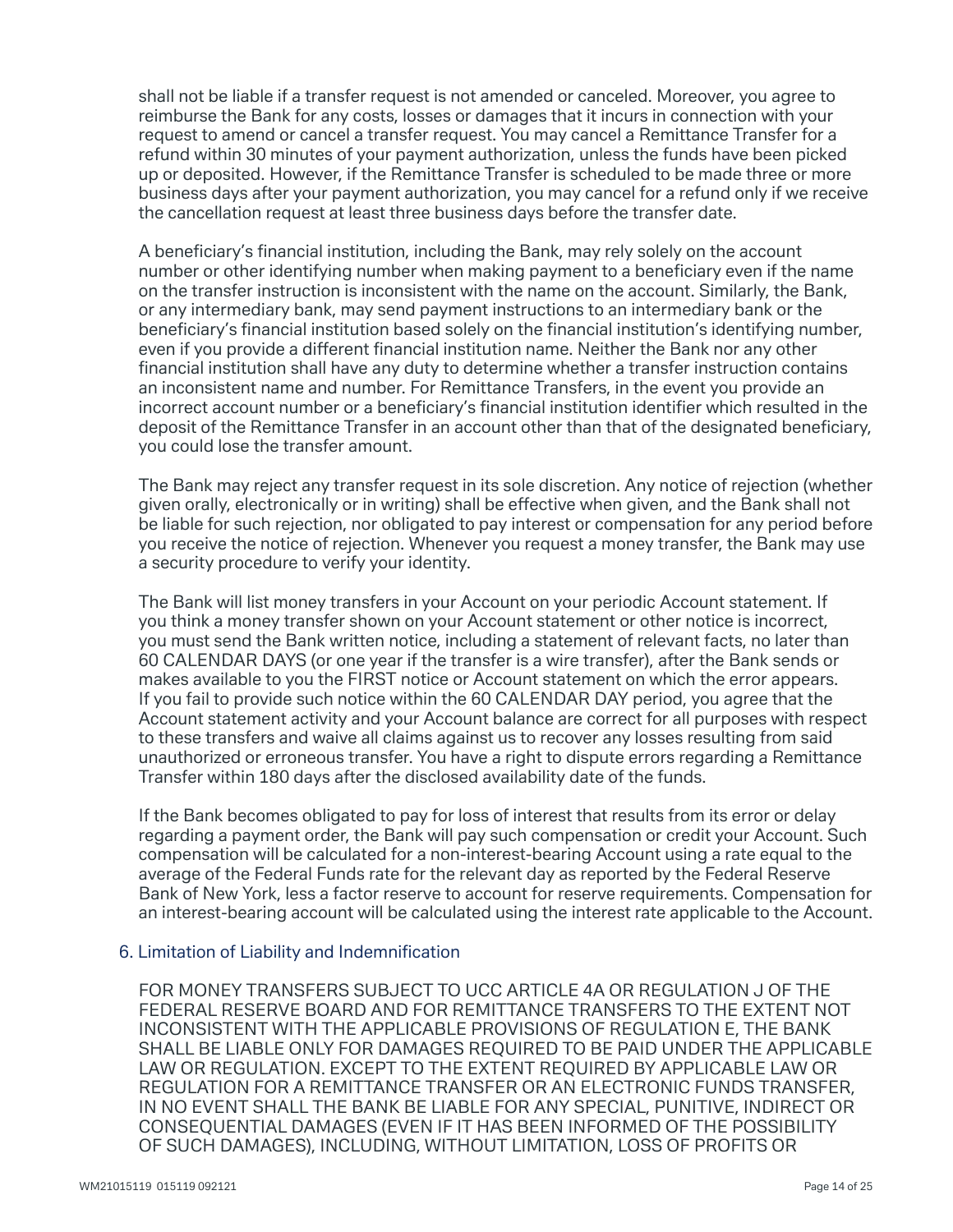REVENUE. EXCEPT AS MAY BE REQUIRED BY APPLICABLE LAW, YOU WILL INDEMNIFY THE BANK AGAINST AND HOLD IT HARMLESS FROM AND DEFEND IT AGAINST ANY LOSSES, CLAIMS, COSTS, EXPENSES, DAMAGES OR LIABILITIES (INCLUDING, BUT NOT LIMITED TO, ATTORNEYS' FEES) ARISING OUT OF OR RELATING TO DISPUTES OR LEGAL ACTIONS BY PARTIES OTHER THAN YOU OR THE BANK CONCERNING ANY MONEY TRANSFER. YOU WILL USE REASONABLE EFFORTS TO ASSIST THE BANK IN RECOVERING THE AMOUNT OF ANY OVERPAYMENT FOR WHICH IT IS LIABLE. THESE OBLIGATIONS WILL SURVIVE THE TERMINATION OF THIS AGREEMENT.

# X. Electronic Funds Transfer Services

 This Section applies to your use of certain electronic funds transfers initiated by you or others that debit or credit your Account.

#### 1. Online/Mobile Banking Services

 You may use a computer or a mobile phone to access your Account and perform certain banking transactions using the Internet, including bill payments. When you subscribe to these services, the Bank will provide you with a separate agreement and disclosures governing the terms of use. You shall be solely responsible for complying with all applicable local and foreign laws and regulations when you access your Account through the Internet from outside of the United States.

#### 2.Transfers by Telephone, Facsimile, Email or Other Electronic Means

 The Bank may permit you to request a transfer of funds from your Account(s) at the Bank by telephone, facsimile, email or other electronic means ("Verbal Instructions"). Except as provided below and as otherwise provided by law, including Regulation E, you agree that the risk and possible losses from Verbal Instructions are yours. You agree that except as provided below and as otherwise provided by law, including Regulation E, the Bank shall not be liable for any losses arising from Verbal Instructions and you will indemnify the Bank and hold it harmless against any claims by you or third parties, in the event that the Bank effects a transfer after receiving Verbal Instructions and such instructions were not authorized by you, or were misunderstood.

In this regard, the Bank may, but shall not be required to, seek verification of such Verbal Instructions by call back to you or other procedure. The Bank may in its sole discretion refuse to execute Verbal Instructions without incurring any liability to you and shall have no obligation to transfer funds in the absence of written instructions from you.

 If your Account is a Money Market Deposit Account, transfers requested by Verbal Instructions will usually count toward the number of transfers that you are allowed per Account statement period.

 You may authorize a merchant or other payee to make a one-time electronic payment from your DDA Account to pay for purchases or pay bills.

# 3. Special Provisions Regarding All Requests for Withdrawals from Your Account

 You authorize the Bank to withdraw the necessary funds from your designated Account on the date you schedule a transfer request. You agree that you will instruct the Bank to make a withdrawal only when sufficient available funds are or will be available in your Account at the time of the withdrawal. If you do not have sufficient available funds in your Account, the Bank may refuse to complete the transaction. Whether the Bank completes the transaction or not,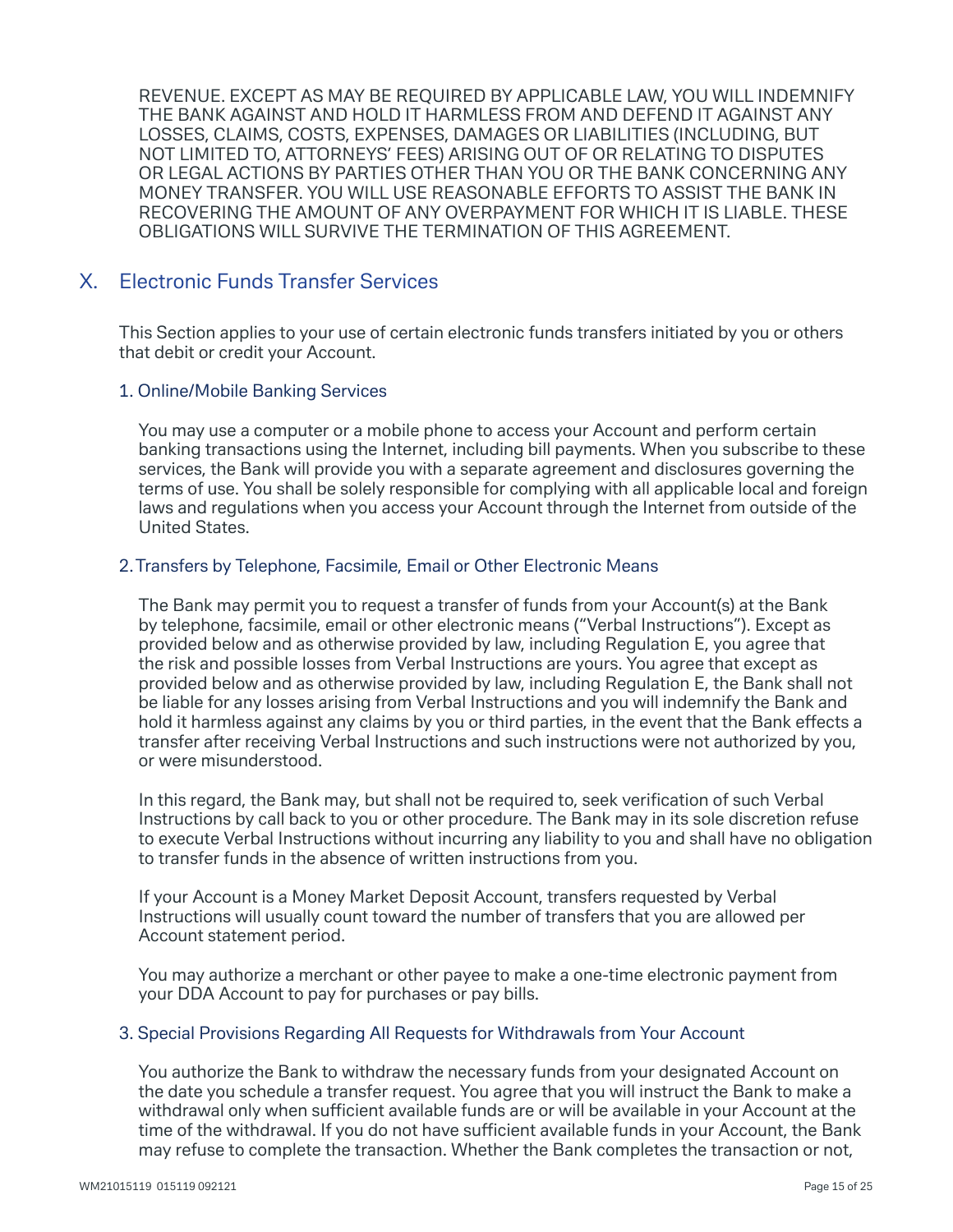the Bank reserves the right to impose a fee for insufficient funds, and the Bank will make no further attempt to process the transfer request. The Bank is under no obligation to notify you if it does not complete a transfer because there are insufficient funds in your Account to process the transaction.

### 4. Recording Telephone Calls

 You agree that the Bank may record telephone calls and other electronic communications between you and the Bank and acknowledge that the Bank need not remind you of its recording of such calls and communications except as may be required by law.

#### 5. Email Security

 The use of unencrypted email carries a risk of possible interception and revelation to unintended parties. You should not use unencrypted email to send confidential information, such as social security numbers or Account numbers.

### 6. Special Provisions Regarding Electronic Funds Transfers

 Except as provided below, this Section applies only to Accounts established by consumers, that is, natural persons who established the Accounts primarily for personal, family or household purposes. If you are a business or other entity that is not a natural person, this section does not apply to your Account, except as provided below.

#### a. Electronic Banking Disclosures

 This disclosure statement covers your rights and responsibilities with regard to "electronic funds transfers" as defined by Regulation E. "Electronic funds transfers" include direct deposits of Social Security payments, electronic funds transfers resulting from your providing merchants with information obtained from, preauthorized debits to your Account to pay recurring charges, transfers initiated by telephone or ACH debit and credit transactions. The term "electronic funds transfers" does not include, and therefore, this disclosure statement does not cover:

- Debits which the Bank is authorized to make from your Account for service charges and other fees,
- Preauthorized transfers that you have instructed the Bank to make to another of your Accounts (or a family member's) at the Bank,
- Loan payments to the Bank, or Wire Transfers, which are covered in Section IX of this document entitled Money Transfers.

#### For Consumers and Non-Consumers:

#### a. Business Days

 For purposes of this document, the Bank's business days are Monday through Friday. Holidays and other days on which banks are authorized to be closed in New York City are not included.

#### b. Right to Stop Payment of Preauthorized Recurring Debits

 If you have directed the Bank in advance to make regular payments out of your Account or if you have authorized someone to make preauthorized debits from your Account, you can stop any of these payments. Please call the Bank at 1-866-362-4796 at least three business days before the payment is scheduled to be made. You can also notify the Bank in writing at the following address in time for the Bank to receive your request at least three business days before the payment is scheduled to be made: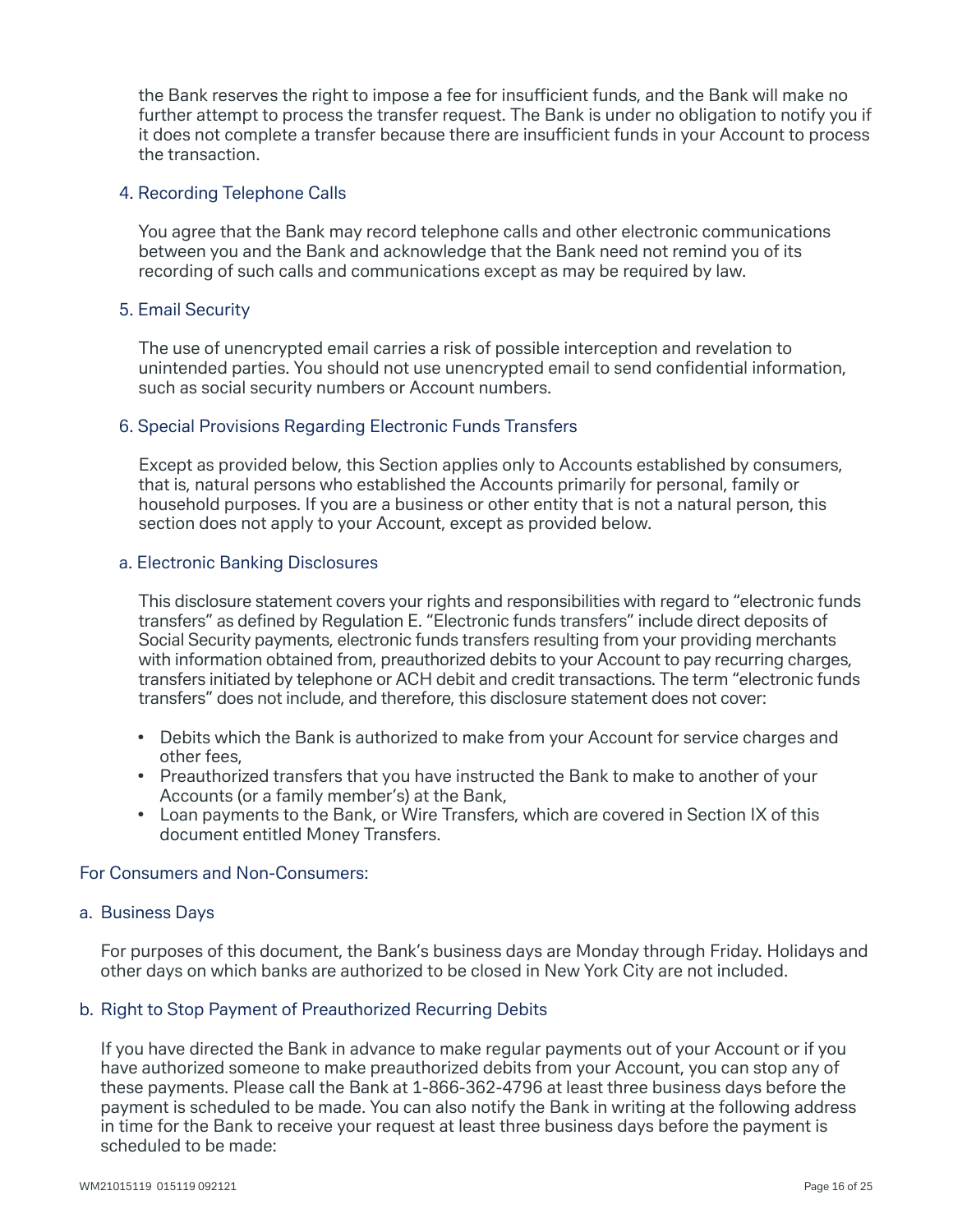Deutsche Bank Trust Company Americas Banking Services Team 1 Columbus Circle, MS NYC01-1930 New York, NY 10019

 If you call, the Bank will also require you to put your request in writing and deliver it to the Bank within 14 days after your call. (The Bank's fees for Stop Payments are listed on fee schedule herein.)

You recognize that such a stop payment on a preauthorized debit will be effective solely for a single transaction and you will be responsible for notifying the originator that you have placed a stop payment on that specific transaction. IF YOU WISH TO STOP ALL FUTURE PREAUTHORIZED DEBITS FROM THAT ORIGINATOR, YOU MUST GIVE THE ORIGINATOR A WRITTEN NOTICE REVOKING YOUR AUTHORIZATION.

To effect a stop payment on a preauthorized debit, you need to provide your Account number, the amount and date of the scheduled payment and the name of the originator. The Bank may require both the company name and company identification number for the originator. If you provide the wrong company identification number or if the originator has changed its company identification number, the Bank may pay the preauthorized debit.

#### c. Preauthorized Debits With Varying Amounts

 If preauthorized payments out of your Account vary in amount, the person being paid should tell you 10 days before each payment when it will be made and how much it will be. You may choose instead (by agreement with the payee) to receive that notice only when the payment would differ by more than a certain amount from the previous payment, or when the amount would fall outside certain limits you set.

#### d. Liability for Failure to Stop Payment of Preauthorized Transfer

 If you order the Bank to stop one of these payments three business days or more before the transfer is scheduled, and the Bank does not do so, the Bank will be liable for your actual direct losses or damages. In no event will the Bank be liable for special, punitive, indirect or consequential damages, except as otherwise required by law.

#### e. Right to Verify Preauthorized Credits

 If you have arranged to have direct deposits made to your Account at least once every 60 days from the same person or company, you can call the Bank at 1-866-362-4796 to determine whether the deposit has been made.

#### f. Periodic Account Statements

 All electronic funds transfers posted to your Account during the Account statement period will be listed on your monthly Account statement.

#### g. Disclosure of Financial Institutions' Liability for Failure to Make Electronic Transfers

 If the Bank does not complete a transfer to or from your Account in a timely manner or in the correct amount according to its agreement with you, the Bank will be liable for your actual direct losses or damages. However, there are some exceptions.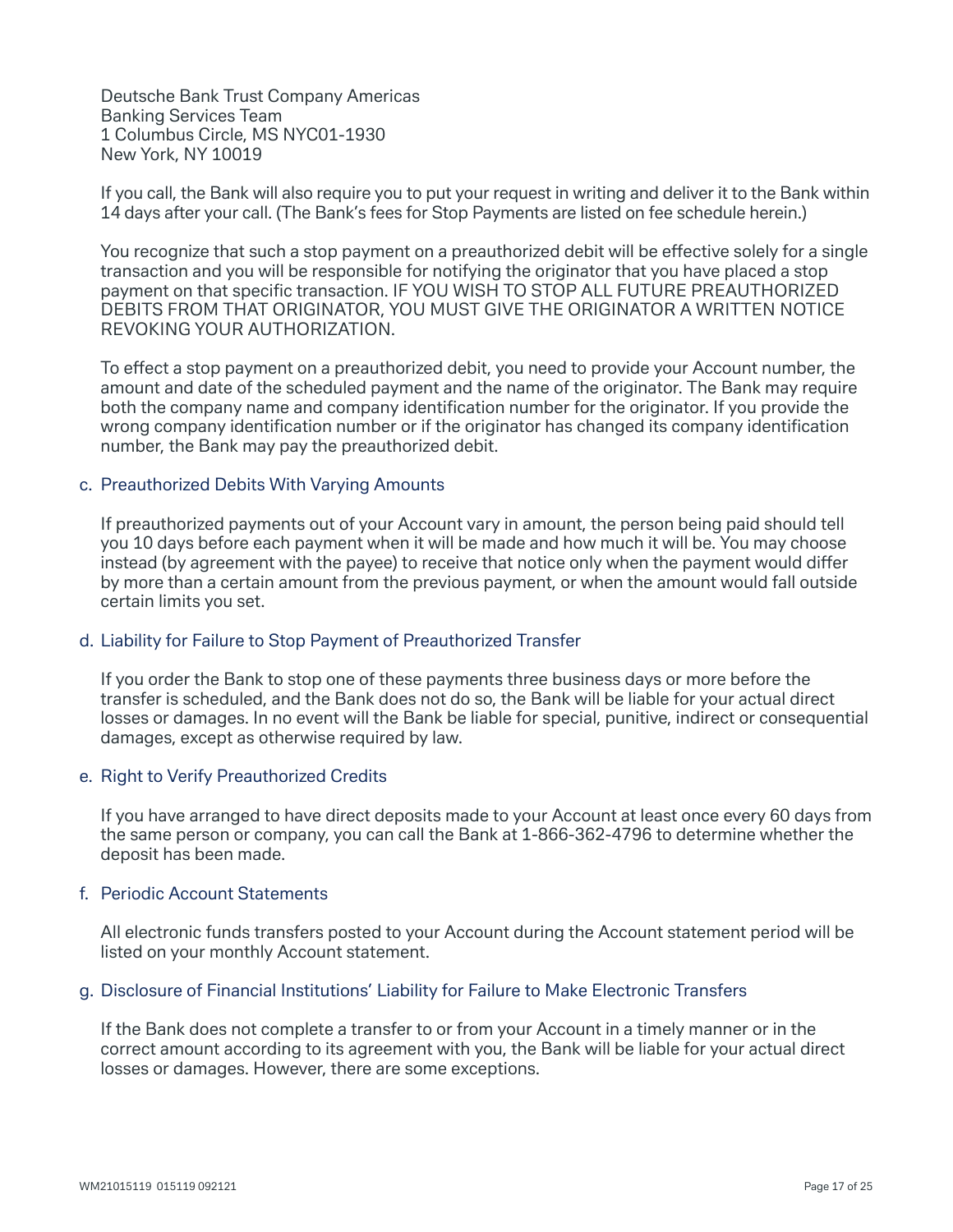For example, the Bank will not be liable for any damages if:

- Through no fault of the Bank, you do not have enough money in your Account to make the transfer.
- Circumstances beyond the Bank's control (such as fire or flood) prevent the transfer, despite reasonable precautions that it has taken.
- As otherwise set forth in this Agreement.

# h. Disclosure of Account Information to Third Parties

 This Section i applies to both consumers and other clients. We will disclose information to third parties about your Account:

- Where it is necessary for completing transactions.
- To verify the existence and condition of your Account for a third party, such as a credit bureau or merchant.
- To comply with applicable laws, regulations and court orders.
- To service providers who help the Bank meet your needs by assisting the Bank in providing or offering Bank products and services.
- As permitted by our Privacy Notice

### i. In Case of Errors or Questions About Your Electronic Transfers

 Telephone the Bank at 1-866-362-4796 or write to Deutsche Bank Trust Company Americas, 1 Columbus Circle, ATTN: Banking Department, 1 Columbus Circle, MS NYCO1-1930, New York, NY 10019, as soon as you can, if you think your monthly Account statement or receipt is wrong or if you need more information about a transfer listed on the monthly Account statement or receipt. The Bank must hear from you no later than 60 days after it sent the first monthly Account statement on which the problem or error appeared.

To report a suspected error or get more information:

- Provide your name and Account number.
- Describe the suspected error or the transfer in question, and explain as clearly as you can why you believe it is an error or why you need more information.
- Provide the dollar amount of the suspected error.

 If you notify the Bank orally, we may require that you send us your complaint or question in writing within ten business days. The Bank will determine whether an error occurred within 10 business days after it hears from you and will correct the error promptly. If the Bank needs more time, however, the Bank may take up to 45 days to investigate your inquiry. If the Bank decides to do this, it will provisionally credit your Account within 10 business days for the amount you think is in error, so that you will have use of the money during the time it takes the Bank to complete its investigation. The Bank will notify you of the amount and date of the provisional credit within two business days of providing the provisional credit to you. If the Bank asks you to put your inquiry in writing and does not receive the written inquiry within 10 business days, the Bank may not credit your Account.

 If the Bank has provided a provisional credit to your Account in the amount of the claimed error, and after investigation the Bank determines that no error was made, then the Bank will notify you within three business days that the Bank will reverse the provisional credit. However, the Bank will continue to honor wire payments, ach, drafts, similar items and preauthorized transfers for five business days following the notice of its intention to reverse the provisional credit. The Bank need honor only items that Bank would have paid if the provisionally credited funds had not been debited from your Account.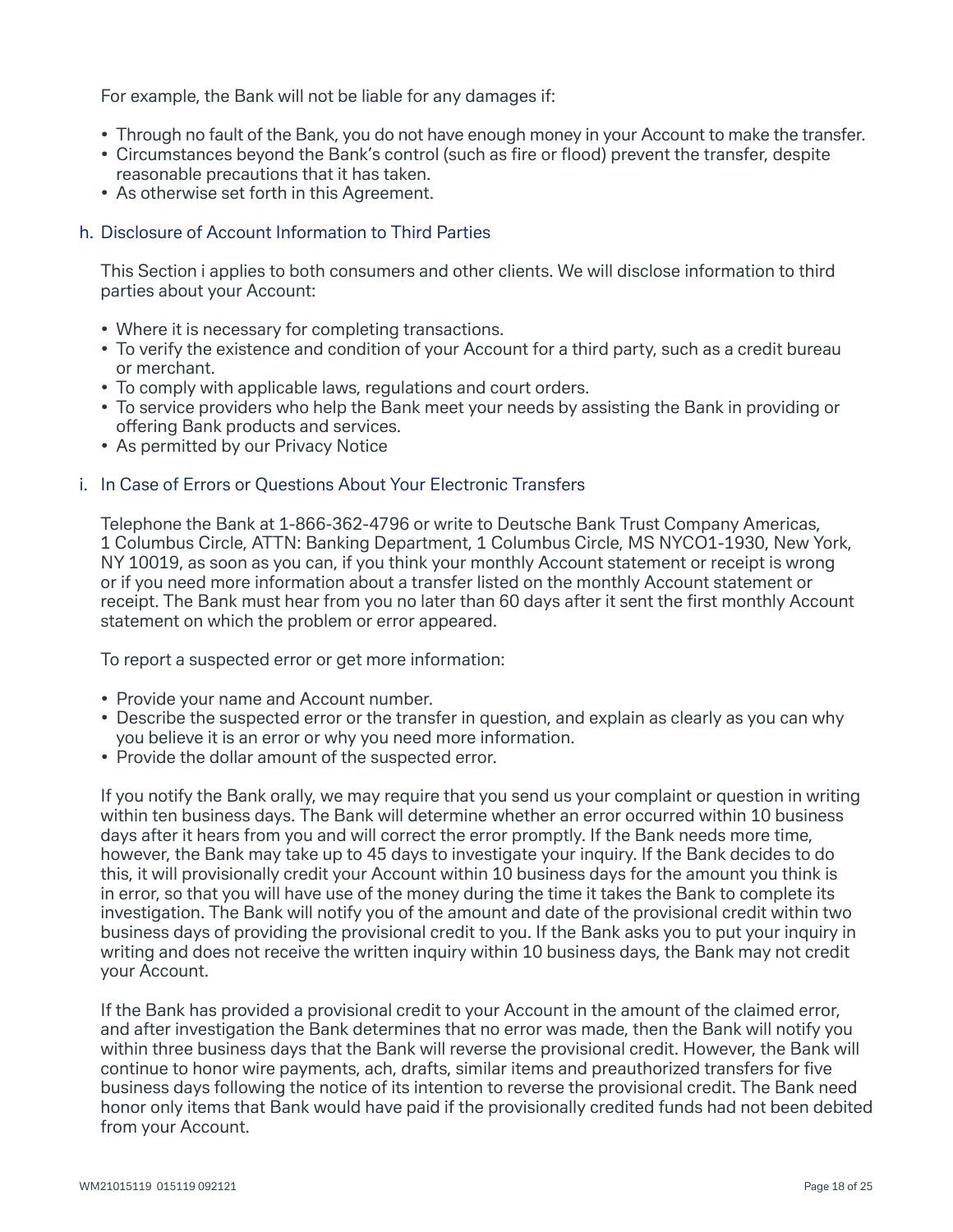The Bank will tell you the results within three business days after completing our investigation. The Bank will correct the error within one business day after the Bank determines an error occurred. If the Bank decides that there was no error, the Bank will send you a written explanation within three (3) business days. You may ask for copies of the documents that the Bank used in its investigation.

 For errors involving new Accounts, point-of-sale or foreign-initiated transactions, we may take up to 90 days to investigate your complaint or question. For new Accounts, we may take up to 20 business days to credit your Account for the amount you think is in error.

 Notwithstanding the above, if you are a business or other entity that is not a natural person, while the Bank will attempt to resolve any suspected errors with respect to your electronic banking transactions as soon as possible, we are not bound by the resolution time limits specified above.

# XI. Withdrawals

 The Bank may forward requests for withdrawals and other transactions to its processing center and use the date that the processing center receives the transaction as the effective date of the transaction.

#### 1. Processing and Posting Orders

The Bank may accept, pay, post, or charge debit items to your account in any order the Bank may choose, at our discretion. The Bank may establish different priorities, categories and process and post debit items according to the priorities the Bank establishes. The Bank may change the priorities categories or order at any time without prior notice to you.

The Bank typically processes teller transactions, and ACH debit items as separate categories. For ACH debit items the Bank typically processes these items in the order that they are received by the Bank from the payment system(s) and other financial institutions. In certain cases, the Bank may not receive date and time information for transactions, and our processing system will assign a different processing sequence to such transactions. For example, the Bank may process such transactions in the order of the dollar amount of the items starting with the highest dollar item.

Even if the Bank provisionally post other items to your Account during the day, the Bank may treat them as if the Bank received all of them at the end of the day and process them in any order the Bank chooses. The Bank may choose the processing and posting method at our sole discretion, regardless of whether additional fees may result from the processing method selected. 

#### 2. When Funds Are Available For Withdrawal

Funds deposited to your Account may not be immediately available for withdrawal. Until the funds are available, you may not withdraw the funds and the Bank will not use funds to pay other debits to your Account. (See Schedule A—Funds Availability Policy within this Terms and Conditions.)

# XII. Lien and Setoff

You pledge the assets in your Account and grant the Bank a lien and a right of setoff against your Account and on all accounts with the Bank (including but not limited to any custody account or investment management account), to secure any present or future obligation of yours for the payment of money to the Bank or any of its affiliates, whether matured or unmatured. You agree that the Bank may, without prior notice or demand, apply or set off the funds in your Account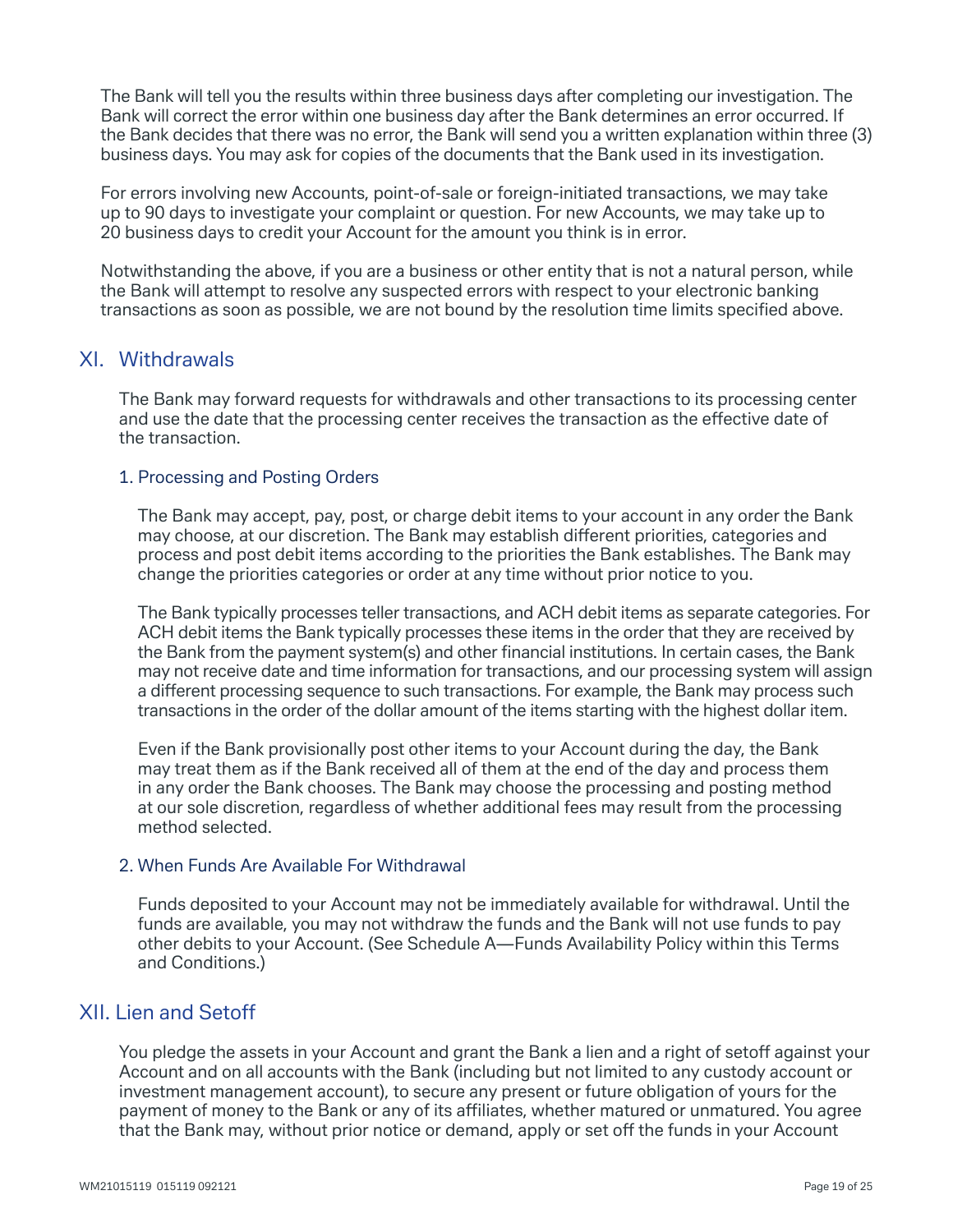at any time to pay off any debt, whether direct or indirect, you have with the Bank or any of its affiliates and/or any fees or service charges, and you grant the Bank and its affiliates a security interest in each Account to secure such debt, as it may arise. With respect to all of the foregoing, Bank will have all rights of a secured creditor under the New York Uniform Commercial Code, as in effect from time to time, or other applicable law.

If your Account is a joint Account and one or more joint owners are indebted to the Bank or any of its affiliates in any manner, the Bank or its affiliates may use the funds in the joint Account to pay the debt without prior notice to you. This right of setoff does not apply if your right to withdraw funds from the Account arises only in a representative capacity. You further acknowledge and agree that any Federal benefits or other payments deposited to your Account after a date of ineligibility must be returned to the Federal government or other payor, as applicable, and the Bank may set off against any of your Accounts in order to recover any ineligible benefits or payments you may have received if the Bank is obligated to return such payments. If the Bank or any of its affiliates effects a setoff against your Account, you agree to release and indemnify the Bank and its affiliates from all liability for its actions.

The Bank will notify you by mail of the set off together with the reasons for the set off prior to or on the same business day of such action. Failure to provide the notice shall not be deemed to affect the validity of the Bank's right of set off.

Notwithstanding the above, the Bank will not assert, claim or exercise any right of set off against any Account into which social security or supplemental security income payments are deposited pursuant to an agreement with the Bank which provides that such payments be deposited directly into such Account without presentation to the depositor at the time of deposit.

In the event that your Account(s) are involved in legal proceedings and the Bank incurs any fees or expenses in connection with such matter, such as for responding to subpoenas, then the Bank may charge your Account(s) for such fees or expenses actually incurred.

# XIII.Miscellaneous Provisions

# 1. Closing an Account

 At any time at the Bank's sole discretion, the Bank may close your Account without giving you prior notice and pay over to you the net balance in the Account subject to the Bank's right of prior lien and right of setoff. The Bank may mail a check for such net balance to you at the address to which it sent your last Account statement unless you have notified the Bank of a new address. If your Account reaches a zero balance, the Bank may consider your Account closed. After your Account is closed, the Bank may return deposits and other items that it receives without any liability on the part of the Bank.

 You may generally close your Account at any time without advance notice. The Bank may, however, require you to give it advance notice when you intend to close your Account by withdrawing all your funds from a Money Market Deposit Account as specified in the section of this document on Withdrawals. You or the Bank may close a Certificate of Deposit at maturity without advance notice.

 After your Account is closed, we have no obligation to accept deposits. We have the right to advise consumer reporting agencies and other third party reporting agencies of Accounts closed for misuse, including without limitation kiting or impermissible overdrafts.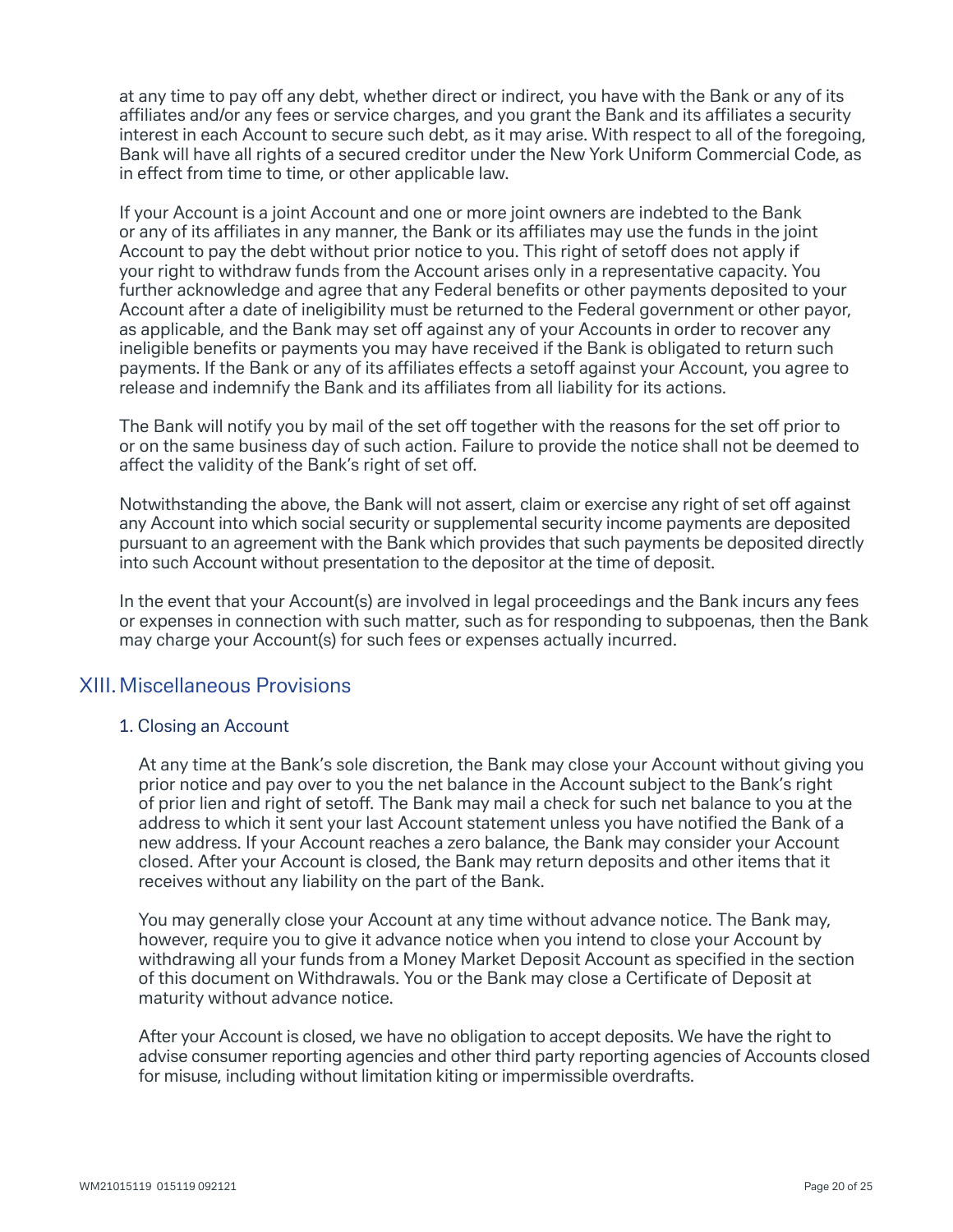# 2. Amendments to These Terms and Conditions

 The Bank may change the Terms and Conditions Statement from time to time by amending the Terms and Conditions Statement. The amended and updated Terms and Conditions Statements will supersede all prior versions. We will provide notice of changes, additions, and deletions as required by law. If you continue to maintain your Account(s) with the Bank after the effective date of the amendments, then you will be deemed to have accepted the amendments to these Terms and Conditions. This Agreement may be amended or terminated without notice if necessary to comply with any applicable federal or state law or regulation.

## 3. Overdrafts

 You are not authorized to overdraw your Account, and the Bank shall have no obligation to pay or honor any item or withdrawal request unless it is drawn or requested against available funds credited to your Account at the opening of business on the day the item is presented for payment. Past overdraft transactions paid by the Bank are not a guarantee that future overdraft transactions will be honored. Funds in your Account are not available if they are subject to a hold, dispute or legal process that prevents their withdrawal. If the Bank pays an item or honors a request of yours that overdraws your Account, or if a deposited item has been returned unpaid, or for any other reason your Account has become overdrawn, you agree to pay the amount of the overdraft immediately, whether or not you signed or requested the withdrawal or participated in the transaction creating the overdraft.

 You hereby authorize the Bank to apply any subsequent deposit to the Account against the amount of any overdraft and resulting charges, including any Federal or state benefits payments that you choose to deposit in any Account (including direct deposit of Social Security). You understand and agree that if you do not want your benefits applied in this way. you may change your direct deposit instructions to the payor of such benefits.

 You agree to pay all costs and expenses, including attorneys' fees, incurred by the Bank in the collection of any overdraft.

#### 4. Tax Information, Reporting and Withholding

 The Bank is generally required each year to report to you and to the Internal Revenue Service (IRS) the amount of interest earned on the Account. If you are a citizen or resident alien of the United States, when you open your Account, the Bank is required to obtain a certified U.S. Taxpayer Identification Number (TIN) and information regarding your backup withholding status. You must certify that you have provided your correct TIN and backup withholding status.

 For individual Accounts, your TIN is your Social Security Number (SSN). For joint Accounts with more than one owner, the TIN of the first person listed on the Account is used if that person is a U.S. citizen or resident alien. Resident aliens who do not qualify for a SSN should provide their Individual Taxpayer Identification Number (ITIN). For other Accounts, the TIN is the owner's Employer Identification Number (EIN).

If you do not provide a certified name and TIN, or if the IRS notifies the Bank that the name or TIN you provided is incorrect, or if the IRS notifies the Bank that you failed to report all your interest and dividends on your tax return, the Bank may be required to impose backup withholding on the interest earned on your Account and pay the withheld amount to the IRS.

 Subject to certain exceptions, if you are a nonresident alien, your Account should be exempt from backup withholding, provided that you give the Bank a completed IRS Form W-8 certifying your status. For Accounts with multiple owners, all owners must certify their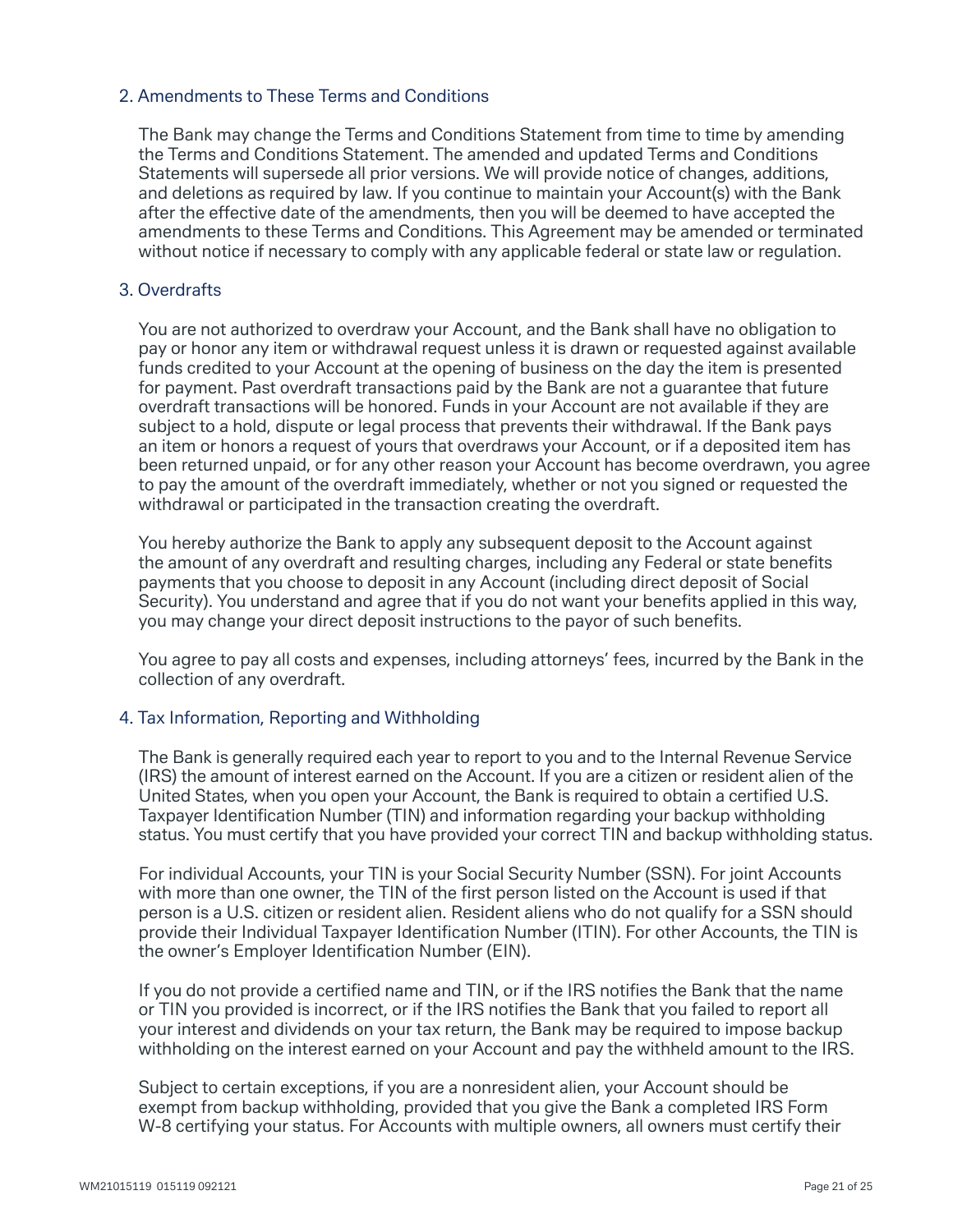status as foreign persons. Information reporting of bank interest to the IRS is required for nonresident individuals resident in certain countries.

You should consult your tax advisor for additional information.

#### 5. Death or Incompetence

 You agree to notify the Bank promptly if any owner or authorized signer on your Account dies or is declared incompetent by a court. Until the Bank receives a notice of death or incompetency, it may continue to act with respect to your Account as if all owners and signers were alive and competent, and the Bank shall not be liable for any actions or inactions taken in connection with the Account.

 When the Bank receives a notice that an owner has died or been declared incompetent, it may place a hold on your Account and refuse to accept deposits or permit withdrawals. The Bank may hold any funds in your Account until it confirms the identity and authority of the successor owner or owners. This may also include receipt of satisfactory documentation of a duly appointed estate executor or administrator.

 If the Bank receives a deposit of salary, pension, Social Security or other income payable to a deceased owner after the date of his or her death, and the Bank credits such deposit to your Account, it may debit your Account for the deposit and return such amount to the payor.

### 6. Abandoned or Inactive Accounts

 Unclaimed property laws of the various states require the Bank to turn over personal property in abandoned Accounts. In this regard, the applicable state is generally the state of your last known address as shown in the Bank's records, which is usually the address used for your Account statements.

 Your Account is usually considered abandoned if you have not performed at least one of the following activities for the period of time specified in the applicable state's unclaimed property law:

- Made a deposit or withdrawal in your Account;
- Written to or otherwise contacted us about your Account; or
- Otherwise shown an interest in your Account, such as by asking the Bank to keep the Account active.

 You need to actively perform the activity yourself, so direct deposits and preauthorized debits may not be treated as activity under the applicable state's unclaimed property laws.

 The Bank is required by the unclaimed property laws to turn over the funds in an abandoned Accounts to the applicable state. Before turning over the funds in an abandoned Account, the Bank may, as required by law, send a notice to the address it currently maintains for the Account statement. The Bank may not send this notice if mail previously sent to this address was returned. Unless prohibited by the applicable state law, the Bank may charge the Account costs incurred in remitting funds to the state including the expenses of any notice, advertisement, payment and delivery of the Account to the applicable state agency. These charges are not refundable. You may recover unclaimed property turned over to a state by contacting that state.

 If your Account has been inactive for one (1) year or more, then (unless prohibited by law) the Bank may:

Stop sending Account statements, Stop paying interest on the Account, and Refuse to pay items drawn on or payable from the Account.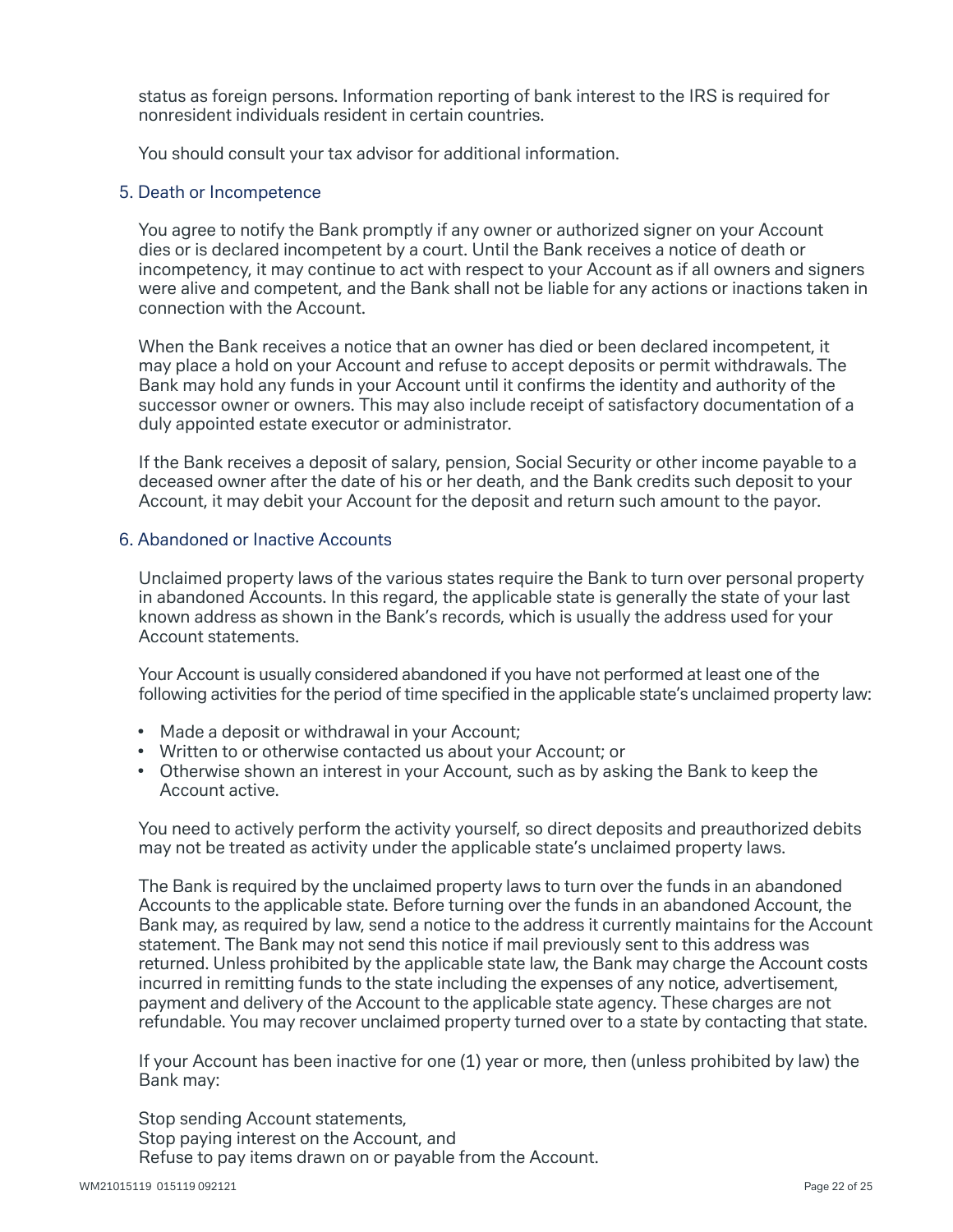# 7. Delay, Waiver and Severability

A delay by the Bank in enforcing its rights will not affect your obligations to the Bank under this Agreement. Also, if the Bank waives a provision of this Agreement, the waiver applies only to that provision in that specific instance and not to other provisions or future situations.

 If any part of this Agreement is invalid or unenforceable under any applicable law, such invalidity or unenforceability shall not affect the remainder of this Agreement, which shall remain in full force and effect.

## 8. Governing Law, Consent to Jurisdiction and Jury Waiver

 Except to the extent preempted by Federal law, this Agreement and the rights and obligations of both you and the Bank shall be governed by the laws of the State of New York without giving effect to provisions relating to the choice of law. Each party hereto consents specifically to the exclusive jurisdiction of the Federal courts of the United States sitting in the Southern District of New York, or if such Federal court declines to exercise jurisdiction over any action filed pursuant to this Agreement, the courts of the State of New York sitting in the County of New York. In connection with the foregoing consent, each party irrevocably waives, to the fullest extent permitted by law, any objection which it may now or hereafter have to the court's exercise of personal jurisdiction over each party to this Agreement or the laying of venue of any such proceeding brought in such a court and any claim that any such proceeding brought in such a court has been brought in an inconvenient forum.

 The Bank is subject to regulation and supervision by the New York State Department of Financial Services. You can contact the Department of Financial Services by calling (800) 342-3736 or writing to the Department of Financial Services, One State Street, New York, NY 10004.

 The Bank is a member of the Federal Deposit Insurance Corporation ("FDIC"). Detailed information regarding how deposit insurance rules and limits apply to your accounts at the Bank can be obtained on the FDIC's website [www.fdic.gov\)](http://www.fdic.gov)) or by contacting the FDIC at 1-877-275-3342. The FDIC does not insure any investment that is not a deposit even if you purchased it from the Bank.

 THE PARTIES HEREBY IRREVOCABLY AND UNCONDITIONALLY WAIVE, TO THE FULLEST EXTENT PERMITTED BY APPLICABLE LAW, ANY RIGHT THAT THEY MAY HAVE TO TRIAL BY JURY OF ANY CLAIM OR CAUSE OF ACTION, OR IN ANY LEGAL PROCEEDING, DIRECTLY OR INDIRECTLY BASED UPON OR ARISING OUT OF THIS AGREEMENT OR THE TRANSACTIONS CONTEMPLATED BY THIS AGREEMENT (WHETHER BASED ON CONTRACT, TORT OR ANY OTHER THEORY). EACH PARTY (A) CERTIFIES THAT NO REPRESENTATIVE, AGENT OR ATTORNEY OF ANY OF THE OTHER PARTIES HAS REPRESENTED, EXPRESSLY OR OTHERWISE, THAT ANY SUCH OTHER PARTY WOULD NOT, IN THE EVENT OF LITIGATION, SEEK TO ENFORCE THE FOREGOING WAIVER AND (B) ACKNOWLEDGES THAT IT AND THE OTHER PARTIES HAVE BEEN INDUCED TO ENTER INTO THIS AGREEMENT BY, AMONG OTHER THINGS, THE MUTUAL WAIVERS AND CERTIFICATIONS IN THIS SECTION.

#### 9. Special Provision Regarding Subaccounts

 At the Bank's discretion, the Bank may divide your Account into two subaccounts: a transaction subaccount and a MMDA subaccount. For purposes of recordkeeping, fees, minimum balances and your Account access, these subaccounts will be treated as a single Account. In the event the Bank establishes this subaccount structure, you may only access the MMDA subaccount through dealings on your transaction subaccount. When you give instructions to withdraw funds from your transaction subaccount, the Bank will transfer funds as necessary from your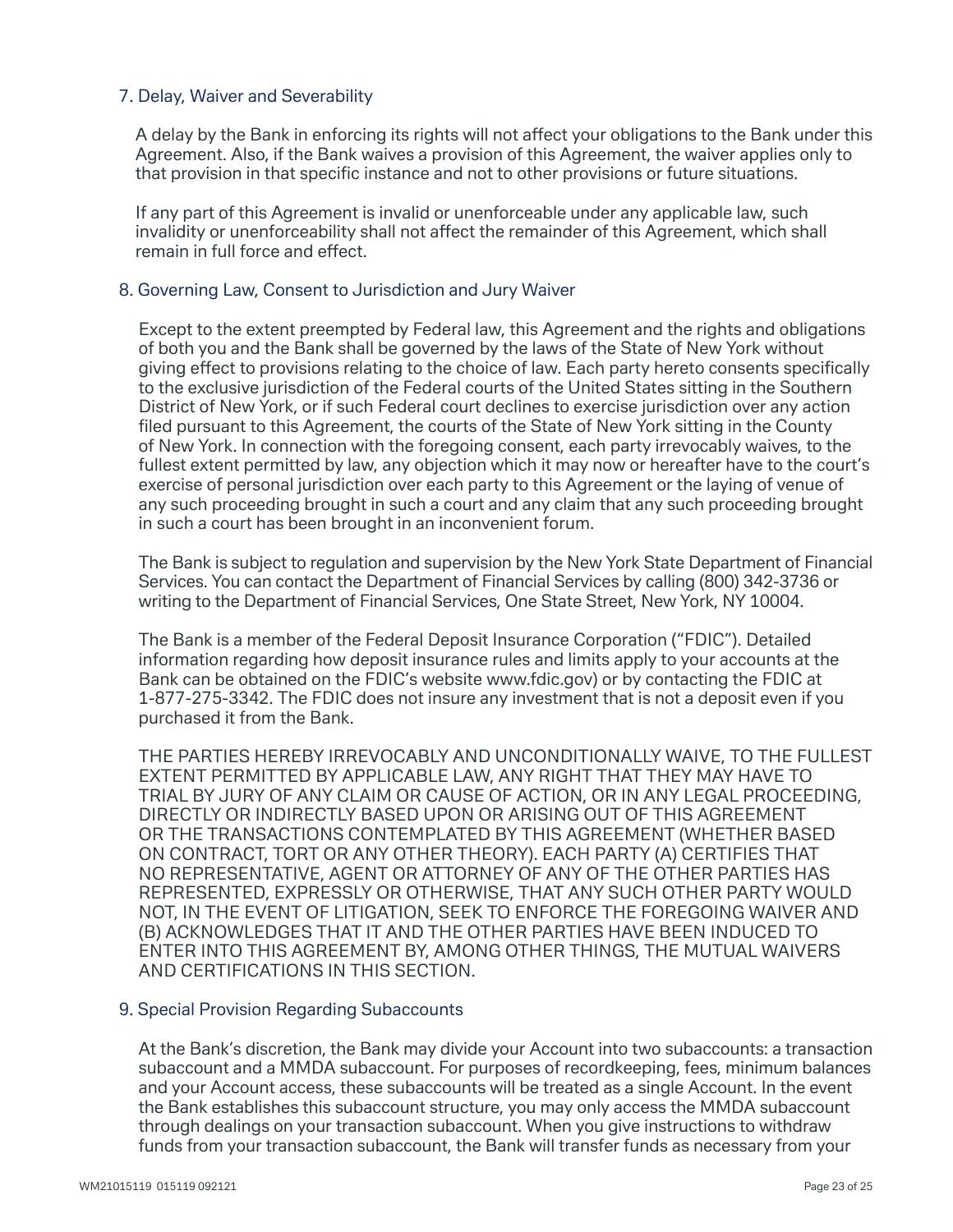MMDA subaccount to replenish your transaction subaccount. Your Account statement and other records of your Account activity will not reflect the subaccounts in any way.

 The Bank reserves the right to require you to provide seven day's written notice of an intent to withdraw funds from your MMDA subaccount.

 Payment by the Bank without requiring seven days' written notice will not constitute a waiver of the Bank's right to require the notice.

#### 10. Assignments and Successors

 This Agreement shall be binding on your heirs, executors and successors. You may not assign, transfer or grant a security interest in your Account(s) without the prior written permission of the Bank.

#### 11. Fee Schedule

 The Bank will charge various fees in connection with your Account as set forth on the following fee schedule.

| <b>Services</b>                                                                                                                                                                                                   | Fee                                                                                 |  |
|-------------------------------------------------------------------------------------------------------------------------------------------------------------------------------------------------------------------|-------------------------------------------------------------------------------------|--|
| Overdraft                                                                                                                                                                                                         | No charge                                                                           |  |
| Incoming and Outgoing ACHs                                                                                                                                                                                        | No charge                                                                           |  |
| Outgoing money transfer-International                                                                                                                                                                             | \$50.00                                                                             |  |
| Outgoing money transfer-Domestic                                                                                                                                                                                  | \$25.00                                                                             |  |
| Incoming money transfer                                                                                                                                                                                           | \$10.00                                                                             |  |
| <b>Additional Account statements</b>                                                                                                                                                                              | \$10.00                                                                             |  |
| Processing of any garnishment, tax levy or other court<br>administrative order against your account, whether or not<br>the funds are actually paid. Order may include multiple years<br>of checks and statements. | Up to \$75.00 flat fee (covering administrative costs including<br>processing fees) |  |
| Special handling                                                                                                                                                                                                  | $$50.00$ per handling <sup>1</sup>                                                  |  |
| <b>Special Projects</b>                                                                                                                                                                                           | Depends on the scope of the project                                                 |  |

<sup>1</sup> Dependent on courier used, additional charges may apply.

# XIV. Schedule A—Funds Availability Policy Disclosure

Your Ability to Withdraw Funds at Deutsche Bank Trust Company Americas (DBTCA)

 This disclosure describes when deposited funds with DBTCA become available to you for withdrawal. DBTCA's policy is to make deposited funds available in an expeditious manner. However, certain delays can apply. Prior to the time deposited funds are available, you may not withdraw these funds in cash and DBTCA.

#### Standard Funds Availability Schedule

#### Same Day Availability

 Electronic direct deposits to your Account including wire transfers will be available on the day DBTCA receives the deposit or transfer. No other forms of deposit, such as cash, will be available.